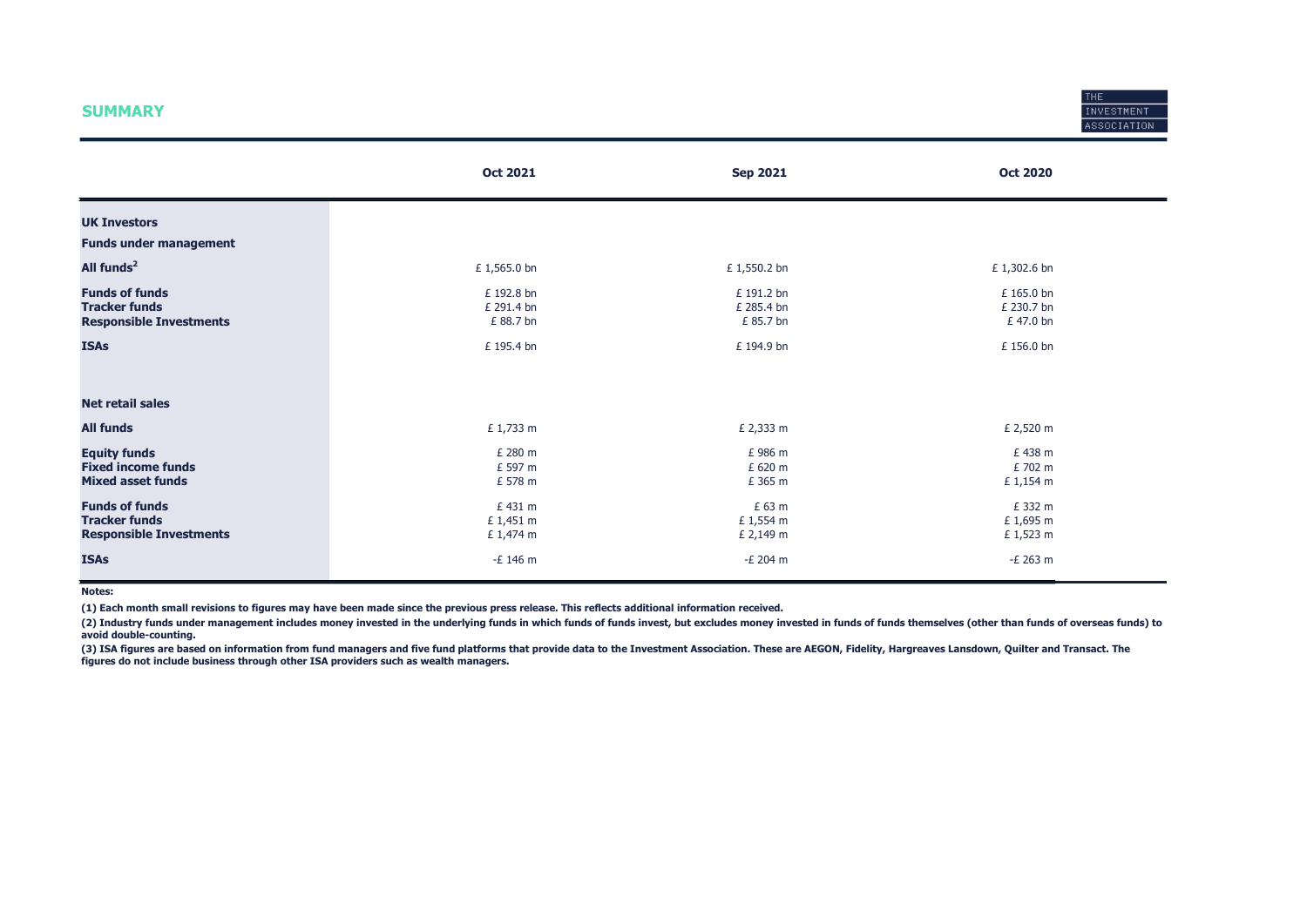### TABLE 2: FUNDS UNDER MANAGEMENT BY DOMICILE



|                                                                      |                                                                                                                      |                                                                                                                                | <b>UK Investors</b>                                                                                                            |                                                                                                            |                                                                                                                                | <b>UK Domiciled Funds</b>                                                                                                      |                                                                                                  |
|----------------------------------------------------------------------|----------------------------------------------------------------------------------------------------------------------|--------------------------------------------------------------------------------------------------------------------------------|--------------------------------------------------------------------------------------------------------------------------------|------------------------------------------------------------------------------------------------------------|--------------------------------------------------------------------------------------------------------------------------------|--------------------------------------------------------------------------------------------------------------------------------|--------------------------------------------------------------------------------------------------|
|                                                                      |                                                                                                                      | <b>Total FUM</b>                                                                                                               | of which held in<br><b>UK domiciled</b><br>funds                                                                               | of which held in<br>overseas domiciled<br>funds                                                            | <b>Total FUM</b>                                                                                                               | of which held by UK<br>investors                                                                                               | of which held by<br>overseas investors                                                           |
| 2012<br>2013<br>2014<br>2015<br>2016<br>2017<br>2018<br>2019<br>2020 |                                                                                                                      | 703,630<br>820,475<br>892,533<br>929,943<br>1,062,452<br>1,235,339<br>1,154,494<br>1,319,186<br>1,439,363                      | 650,747<br>753,727<br>817,617<br>839,960<br>954,490<br>1,073,834<br>1,001,315<br>1,119,262<br>1,204,296                        | 52,882<br>66,748<br>74,916<br>89,983<br>107,962<br>161,505<br>153,179<br>199,925<br>235,067                | 680,358<br>799,349<br>843,231<br>901,964<br>1,021,601<br>1,160,589<br>1,046,980<br>1,163,673<br>1,249,312                      | 650,747<br>753,727<br>817,617<br>839,960<br>954,490<br>1,073,834<br>1,001,315<br>1,119,262<br>1,204,296                        | 29,611<br>45,622<br>25,614<br>62,005<br>67,111<br>86,754<br>45,664<br>44,411<br>45,016           |
| 2019<br>2020<br>2021                                                 | Q <sub>4</sub><br>Q1<br>Q <sub>2</sub><br>Q <sub>3</sub><br>Q <sub>4</sub><br>Q1<br>Q <sub>2</sub><br>Q <sub>3</sub> | 1,319,186<br>1,135,555<br>1,294,766<br>1,327,513<br>1,439,363<br>1,467,437<br>1,529,967<br>1,550,215                           | 1,119,262<br>956,448<br>1,087,765<br>1,108,690<br>1,204,296<br>1,229,712<br>1,281,772<br>1,301,856                             | 199,925<br>179,107<br>207,001<br>218,823<br>235,067<br>237,725<br>248,195<br>248,359                       | 1,163,673<br>992,560<br>1,128,442<br>1,151,036<br>1,249,312<br>1,276,791<br>1,330,739<br>1,354,402                             | 1,119,262<br>956,448<br>1,087,765<br>1,108,690<br>1,204,296<br>1,229,712<br>1,281,772<br>1,301,856                             | 44,411<br>36,112<br>40,677<br>42,346<br>45,016<br>47,080<br>48,967<br>52,546                     |
| 2020<br>Q <sub>4</sub><br>2021<br><b>Q1</b><br><b>Q2</b>             | Oct<br><b>Nov</b><br><b>Dec</b><br>Jan<br>Feb<br>Mar<br>Apr<br>May<br>Jun<br>Jul                                     | 1,302,603<br>1,403,920<br>1,439,363<br>1,434,914<br>1,439,651<br>1,467,437<br>1,511,498<br>1,513,024<br>1,529,967<br>1,537,360 | 1,084,797<br>1,174,020<br>1,204,296<br>1,197,759<br>1,201,771<br>1,229,712<br>1,270,487<br>1,273,152<br>1,281,772<br>1,291,551 | 217,806<br>229,899<br>235,067<br>237,155<br>237,880<br>237,725<br>241,011<br>239,872<br>248,195<br>245,809 | 1,126,354<br>1,218,463<br>1,249,312<br>1,242,463<br>1,248,124<br>1,276,791<br>1,318,435<br>1,320,909<br>1,330,739<br>1,342,840 | 1,084,797<br>1,174,020<br>1,204,296<br>1,197,759<br>1,201,771<br>1,229,712<br>1,270,487<br>1,273,152<br>1,281,772<br>1,291,551 | 41,557<br>44,442<br>45,016<br>44,704<br>46,353<br>47,080<br>47,949<br>47,757<br>48,967<br>51,289 |
| Q <sub>3</sub>                                                       | Aug<br><b>Sep</b><br>Oct                                                                                             | 1,577,419<br>1,550,215<br>1,565,029                                                                                            | 1,323,030<br>1,301,856<br>1,313,793                                                                                            | 254,388<br>248,359<br>251,236                                                                              | 1,376,349<br>1,354,402<br>1,367,040                                                                                            | 1,323,030<br>1,301,856<br>1,313,793                                                                                            | 53,319<br>52,546<br>53,248                                                                       |

Notes:

(1) Each month small revisions to figures may have been made since previous the press release. This reflects additional information received.

(2) Industry funds under management includes money invested in the underlying funds in which funds of funds invest, but excludes money invested in funds of funds themselves (other than funds of overseas funds) to avoid dou counting.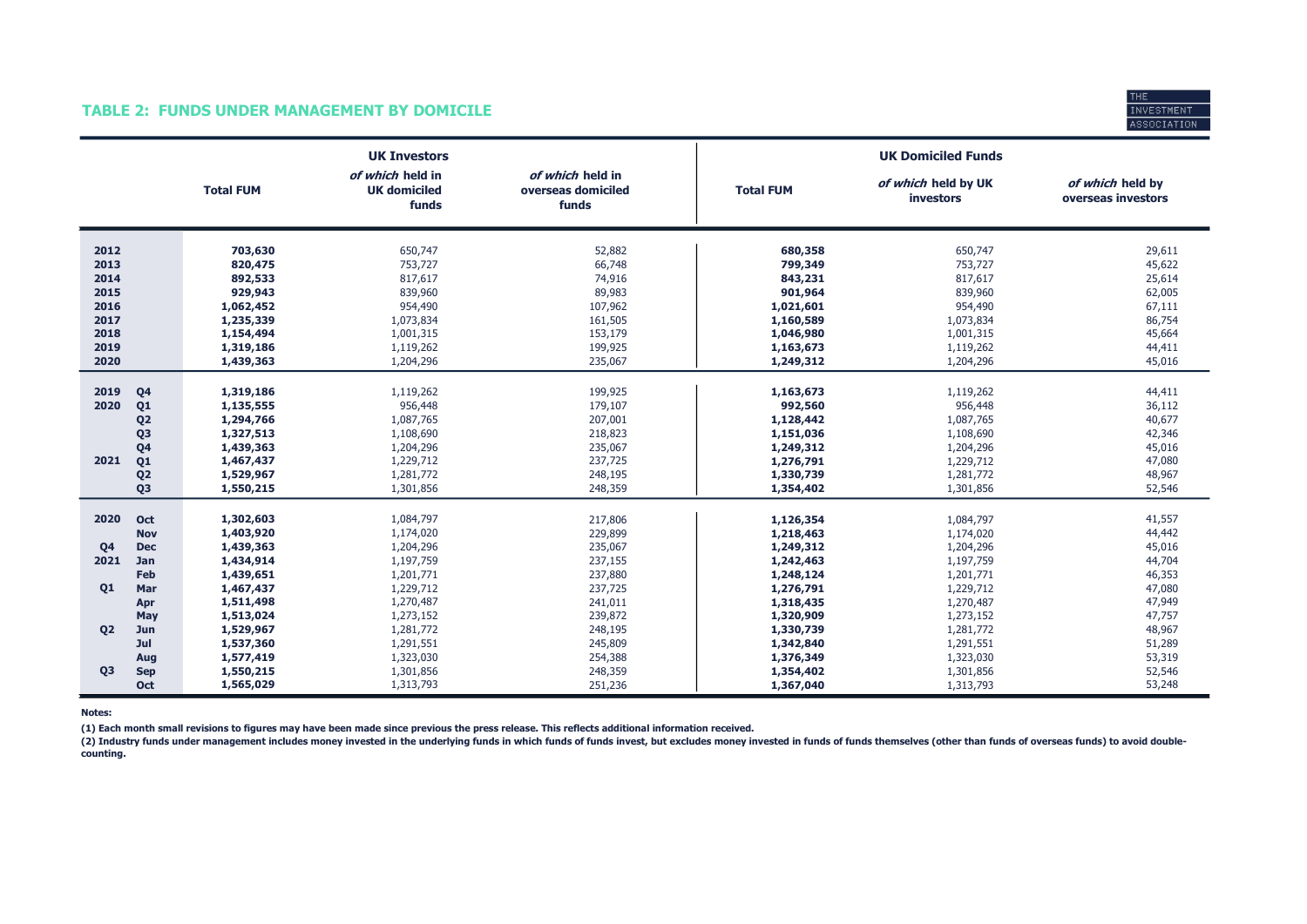### TABLE 3: FUNDS UNDER MANAGEMENT BY ASSET CLASS



|                |                |                                   | All Funds Including Funds of Funds <sup>3</sup> |                |                     |                |                     |              |                    |                |                  |              |                  |              |                    |
|----------------|----------------|-----------------------------------|-------------------------------------------------|----------------|---------------------|----------------|---------------------|--------------|--------------------|----------------|------------------|--------------|------------------|--------------|--------------------|
|                |                | <b>Industry Total<sup>2</sup></b> | <b>Equity</b>                                   |                | <b>Fixed Income</b> |                | <b>Money Market</b> |              | <b>Mixed Asset</b> |                | <b>Property</b>  |              | <b>Other</b>     |              | <b>Total</b>       |
|                |                | £m                                | £m                                              | <b>Total</b>   | £m                  | <b>Total</b>   | £m                  | <b>Total</b> | £m                 | <b>Total</b>   | £m               | <b>Total</b> | £m               | <b>Total</b> | £m                 |
|                |                |                                   |                                                 |                |                     |                |                     |              |                    |                |                  |              |                  |              |                    |
| 2011<br>2012   |                | 578,646<br>703,630                | 337,626<br>397,660                              | 53.2%<br>51.6% | 133,843<br>166,770  | 21.1%<br>21.6% | 4,580<br>6,916      | 0.7%<br>0.9% | 112,888<br>130,132 | 17.8%<br>16.9% | 13,681<br>14,487 | 2.2%<br>1.9% | 32,239<br>55,406 | 5.1%<br>7.2% | 634,856<br>771,370 |
| 2013           |                | 820,475                           | 492,725                                         | 54.8%          | 169,980             | 18.9%          | 9,273               | 1.0%         | 152,031            | 16.9%          | 17,212           | 1.9%         | 58,725           | 6.5%         | 899,946            |
| 2014           |                | 892,533                           | 527,336                                         | 53.8%          | 195,903             | 20.0%          | 10,660              | 1.1%         | 157,352            | 16.0%          | 24,062           | 2.5%         | 65,117           | 6.6%         | 980,429            |
| 2015           |                | 929,943                           | 561,650                                         | 54.6%          | 185,984             | 18.1%          | 11,501              | 1.1%         | 165,229            | 16.1%          | 31,993           | 3.1%         | 71,852           | 7.0%         | 1,028,208          |
| 2016           |                | 1,062,452                         | 633,614                                         | 53.7%          | 215,456             | 18.3%          | 19,850              | 1.7%         | 198,399            | 16.8%          | 28,603           | 2.4%         | 83,382           | 7.1%         | 1,179,304          |
| 2017           |                | 1,235,339                         | 722,094                                         | 52.5%          | 257,916             | 18.7%          | 25,115              | 1.8%         | 221,040            | 16.1%          | 30,721           | 2.2%         | 119,575          | 8.7%         | 1,376,460          |
| 2018           |                | 1,154,494                         | 656,087                                         | 50.8%          | 250,591             | 19.4%          | 21,710              | 1.7%         | 210,724            | 16.3%          | 31,449           | 2.4%         | 120,008          | 9.3%         | 1,290,569          |
| 2019           |                | 1,319,186                         | 757,760                                         | 51.4%          | 277,220             | 18.8%          | 44,505              | 3.0%         | 245,731            | 16.7%          | 28,396           | 1.9%         | 121,157          | 8.2%         | 1,474,769          |
| 2020           |                | 1,439,363                         | 827,231                                         | 51.5%          | 307,719             | 19.2%          | 49,255              | 3.1%         | 274,417            | 17.1%          | 27,046           | 1.7%         | 119,385          | 7.4%         | 1,605,051          |
|                |                |                                   |                                                 |                |                     |                |                     |              |                    |                |                  |              |                  |              |                    |
| 2019           | Q <sub>4</sub> | 1,319,186                         | 757,760                                         | 51.4%          | 277,220             | 18.8%          | 44,505              | 3.0%         | 245,731            | 16.7%          | 28,396           | 1.9%         | 121,157          | 8.2%         | 1,474,769          |
| 2020           | Q <sub>1</sub> | 1,135,555                         | 618,147                                         | 48.6%          | 258,660             | 20.3%          | 47,091              | 3.7%         | 214,238            | 16.8%          | 26,052           | 2.0%         | 107,367          | 8.4%         | 1,271,555          |
|                | Q <sub>2</sub> | 1,294,766                         | 730,169                                         | 50.5%          | 285,741             | 19.8%          | 47,822              | 3.3%         | 240,851            | 16.7%          | 26,283           | 1.8%         | 114,733          | 7.9%         | 1,445,599          |
|                | Q <sub>3</sub> | 1,327,513                         | 746,120                                         | 50.4%          | 297,066             | 20.1%          | 47,005              | 3.2%         | 248,579            | 16.8%          | 26,639           | 1.8%         | 115,374          | 7.8%         | 1,480,784          |
|                | Q4             | 1,439,363                         | 827,231                                         | 51.5%          | 307,719             | 19.2%          | 49,255              | 3.1%         | 274,417            | 17.1%          | 27,046           | 1.7%         | 119,385          | 7.4%         | 1,605,051          |
| 2021           | Q <sub>1</sub> | 1,467,437                         | 856,704                                         | 52.4%          | 307,017             | 18.8%          | 43,823              | 2.7%         | 281,559            | 17.2%          | 26,660           | 1.6%         | 119,823          | 7.3%         | 1,635,585          |
|                | Q <sub>2</sub> | 1,529,967                         | 912,620                                         | 53.5%          | 316,839             | 18.6%          | 43,217              | 2.5%         | 283,407            | 16.6%          | 26,743           | 1.6%         | 124,159          | 7.3%         | 1,706,985          |
|                | Q <sub>3</sub> | 1,550,215                         | 917,033                                         | 53.0%          | 320,597             | 18.5%          | 44,058              | 2.5%         | 288,970            | 16.7%          | 26,630           | 1.5%         | 131,589          | 7.6%         | 1,728,877          |
|                |                |                                   |                                                 |                |                     |                |                     |              |                    |                |                  |              |                  |              |                    |
| 2020           | <b>Oct</b>     | 1,302,603                         | 722,268                                         | 49.7%          | 297,580             | 20.5%          | 46,439              | 3.2%         | 246,694            | 17.0%          | 26,510           | 1.8%         | 114,597          | 7.9%         | 1,454,088          |
|                | <b>Nov</b>     | 1,403,920                         | 800,991                                         | 51.2%          | 302,916             | 19.4%          | 48,372              | 3.1%         | 266,691            | 17.0%          | 27,243           | 1.7%         | 117,981          | 7.5%         | 1,564,194          |
| Q <sub>4</sub> | <b>Dec</b>     | 1,439,363                         | 827,231                                         | 51.5%          | 307,719             | 19.2%          | 49,255              | 3.1%         | 274,417            | 17.1%          | 27,046           | 1.7%         | 119,385          | 7.4%         | 1,605,051          |
| 2021           | Jan            | 1,434,914                         | 827,190                                         | 51.7%          | 309,278             | 19.3%          | 46,853              | 2.9%         | 270,824            | 16.9%          | 27,080           | 1.7%         | 119,161          | 7.4%         | 1,600,385          |
|                | Feb            | 1,439,651                         | 832,920                                         | 51.9%          | 306,290             | 19.1%          | 44,319              | 2.8%         | 275,154            | 17.1%          | 26,918           | 1.7%         | 119,972          | 7.5%         | 1,605,574          |
| <b>Q1</b>      | Mar            | 1,467,437                         | 856,704                                         | 52.4%          | 307,017             | 18.8%          | 43,823              | 2.7%         | 281,559            | 17.2%          | 26,660           | 1.6%         | 119,823          | 7.3%         | 1,635,585          |
|                | Apr            | 1,511,498                         | 892,490                                         | 53.0%          | 312,204             | 18.5%          | 42,592              | 2.5%         | 290,097            | 17.2%          | 27,024           | 1.6%         | 120,294          | 7.1%         | 1,684,701          |
|                | May            | 1,513,024                         | 893,237                                         | 53.0%          | 312,788             | 18.5%          | 42,677              | 2.5%         | 291,441            | 17.3%          | 26,471           | 1.6%         | 119,804          | 7.1%         | 1,686,419          |
| <b>Q2</b>      | Jun            | 1,529,967                         | 912,620                                         | 53.5%          | 316,839             | 18.6%          | 43,217              | 2.5%         | 283,407            | 16.6%          | 26,743           | 1.6%         | 124,159          | 7.3%         | 1,706,985          |
|                | Jul            | 1,537,360                         | 910,035                                         | 53.1%          | 320,438             | 18.7%          | 44,272              | 2.6%         | 286,412            | 16.7%          | 27,046           | 1.6%         | 127,052          | 7.4%         | 1,715,255          |
|                | Aug            | 1,577,419                         | 940,497                                         | 53.5%          | 323,395             | 18.4%          | 44,651              | 2.5%         | 292,838            | 16.7%          | 26,847           | 1.5%         | 130,188          | 7.4%         | 1,758,418          |
| <b>Q3</b>      | <b>Sep</b>     | 1,550,215                         | 917,033                                         | 53.0%          | 320,597             | 18.5%          | 44,058              | 2.5%         | 288,970            | 16.7%          | 26,630           | 1.5%         | 131,589          | 7.6%         | 1,728,877          |
|                | Oct            | 1,565,029                         | 928,310                                         | 53.2%          | 318,934             | 18.3%          | 45,560              | 2.6%         | 290,136            | 16.6%          | 26,945           | 1.5%         | 135,227          | 7.7%         | 1,745,112          |

#### Notes:

(1) Each month small revisions to figures may have been made since the previous press release. This reflects additional information received.

(2) Industry funds under management includes money invested in the underlying funds in which funds of funds invest, but excludes money invested in funds of funds themselves (other then funds of overseas funds) to avoid double-counting.

(3) These figures include double-counting of investments through FOFs - assets are counted first when invested in a FOF and then when FOF invests in other funds. This gives the best indicator available of the asset breakdown of investors' choices since the Investment Association cannot identify FOFs holdings of funds. Asset types (Equity, Fixed Income, etc) are defined in terms of the Investment Association sectors included. See Table 6 for a listing of the Investment Association sectors allocated to each asset class.

(5) Prior to January 2012 data is presented according to FUM in UK Domiciled funds. (4) From March 2014, the FUM of mixed asset funds is reduced and the FUM of other funds is increased due to funds re-classified from the Investment Association Mixed Asset sectors to the Investment Association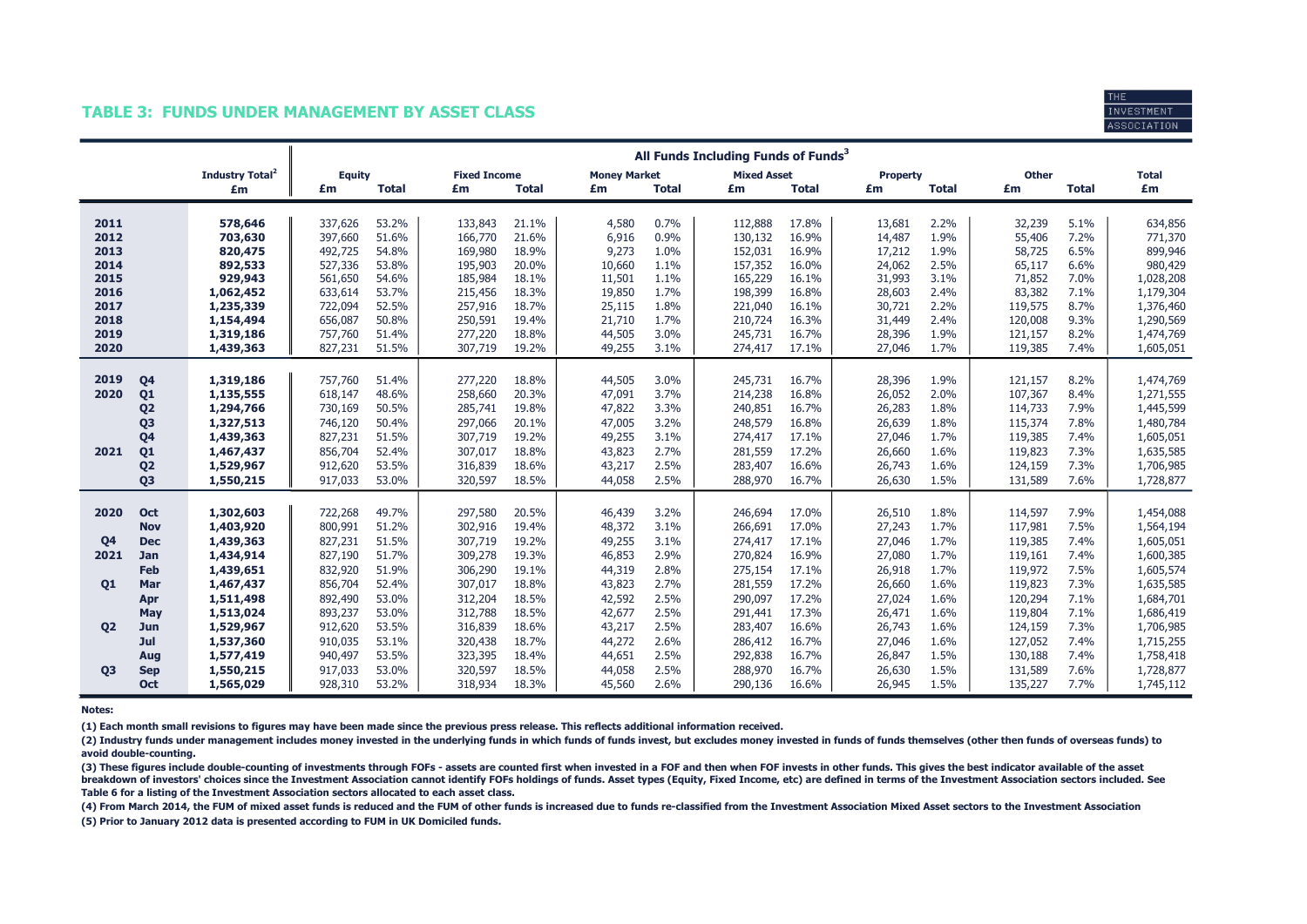### TABLE 4: NET SALES



### Total Retail Retail Retail Communicational Retail Retail Retail Retail Retail Retail Retail Retail Retail Retai **2011** 2012 2012 2013 2014 23,545 23,545 2012 2014 2012 2014 2013 2014 2014 2015 2014 2014 2015 2016 2017 2018 201 2012 29,408 18,437 10,970 **2013** 2013 2014 25,919 23,507 23,507 23,507 23,507 23,507 23,507 2013 2014 37,186 23,966 13,220 2015 22,596 16,930 5,665 **2016** 15,950 8,742 8,742 8,742 8,742 8,742 8,742 8,742 8,742 8,742 8,742 8,742 8,742 8,742 8,742 8,742 8,742 8,742 **2017** 66,710 66,710 66,710 48,604 48,604 56,710 66,710 66,710 66,710 66,710 66,710 66,710 66,710 66,710 66,710 66,710 66,710 66,710 66,710 66,710 66,710 66,710 66,710 66,8106 66,710 66,710 66,8106 66,710 66,810 66,810 66 **2018** -5,131 - 5,131 - 5,131 - 7,697 - 7,697 - 7,1328 2019 7,514 9,982 -2,469 **2020** 33,085 33,881 30,816 30,816 30,816 30,816 30,820 30,820 30,820 30,831 30,831 30,831 30,831 30,831 30,831 30,831 30,831 30,831 30,831 30,831 30,831 30,831 30,831 30,831 30,831 30,831 30,831 30,831 30,831 30,831 30,8 **2019 Q4** 2,952 3,350 8,350 5,398 5,398 5,398 5,398 5,398 5,398 5,398 5,398 5,398 5,398 5,398 5,398 5,398 5,398 5,59 **2020 Q1** -4,163 -4,163 -2,293 -2,293 -1,869 **Q2** 14,913 14,913 10,792 14,121 **Q3 2.230 2.230 2.230 2.230 Q4** 15,607 17,024 15,007 17,024 15,007 17,024 15,000 17,024 15,000 17,024 15,000 17,024 **2021 Q1 10,168** -5,370 **10,168** -5,370 **Q2** 14,247 14,096 151 **Q3** 13,184 13,184 12,470 12,470 12,470 12,470 12,470 12,470 12,470 12,470 12,470 12,470 12,470 12,470 12,470 12,470 12,470 12,470 12,470 12,470 12,470 12,470 12,470 12,470 12,470 12,470 12,470 12,470 12,470 12,470 12,470 **2020 Oct** -5,888 -5,888 -5,888 -5,888 -5,889 -5,889 -8,409 -8,409 -8,409 -8,409 -8,409 -8,409 **Nov 10,491 8,325 2,166 Q4 Dec** 11,004 11,004 6,178 6,178 1260 1260 4,826 **2021 Jan 1,524 3,322 5,322 5,424 5,524 5,524 5,524 5,524 5,524 5,524 5,524 5,524 5,524 5,524 5,798** Feb 2,187 and  $113$  2,300  $-2,187$ **Q1 Mar**  $3,160$   $3,160$   $4,546$   $4,546$   $4,546$   $5,60$   $5,60$   $5,60$   $5,7,386$ **Apr** 6,734 6,734 6,200 533 **May 2**,910 **3,567** -657 -657 **Q2 Jun**  $4,603$   $4,803$   $4,329$   $4,329$   $4,329$ **Jul 3.182** 3,027 3,027 3,182 3,182 3,182 3,182 3,182 3,182 3,182 3,182 3,182 3,182 3,182 3,182 3,182 3,182 3,182 3,182 3,182 3,182 3,182 3,182 3,182 3,182 3,182 3,182 3,182 3,182 3,182 3,182 3,182 3,182 3,182 3,182 3,182 **Aug 2.591 -2.59**  $5,032$  **5,032 5,032 5,032 5,032 5,032 5,033 5,034 5,034 5,034 5,035 5,036 5,036 5,036 5,036 5,036 5,036 5,037 5,037 5,038 5,038 5,038 5,038 5,038 5,038 5,038 5,038 5,038 5,038 5,038 5,038 5,038 5,038 5,03 Q3 Sep 124**  $124$   $2,333$   $3$   $-2,209$ Oct 1,507 1,733 -226 Net Sales £m

Notes:

(1) Each month small revisions to figures may have been made since the previous press release. This reflects additional information received.

(2) All sales and repurchases of funds of funds are included. To avoid double counting, transactions between funds of funds and their underlying funds are excluded from January 2010.

(3) Prior to January 2012 data is presented according to Net Sales for UK Domiciled funds.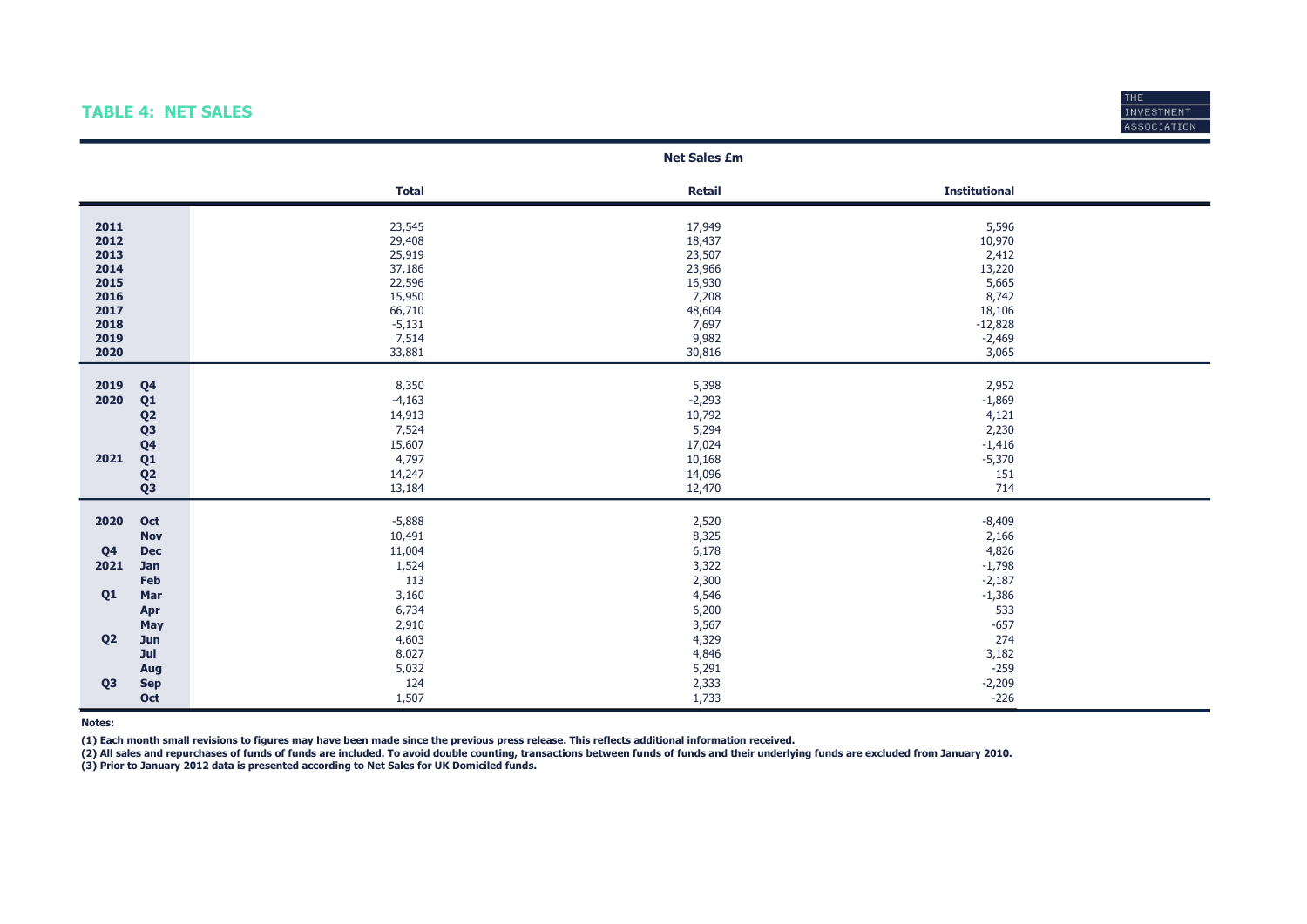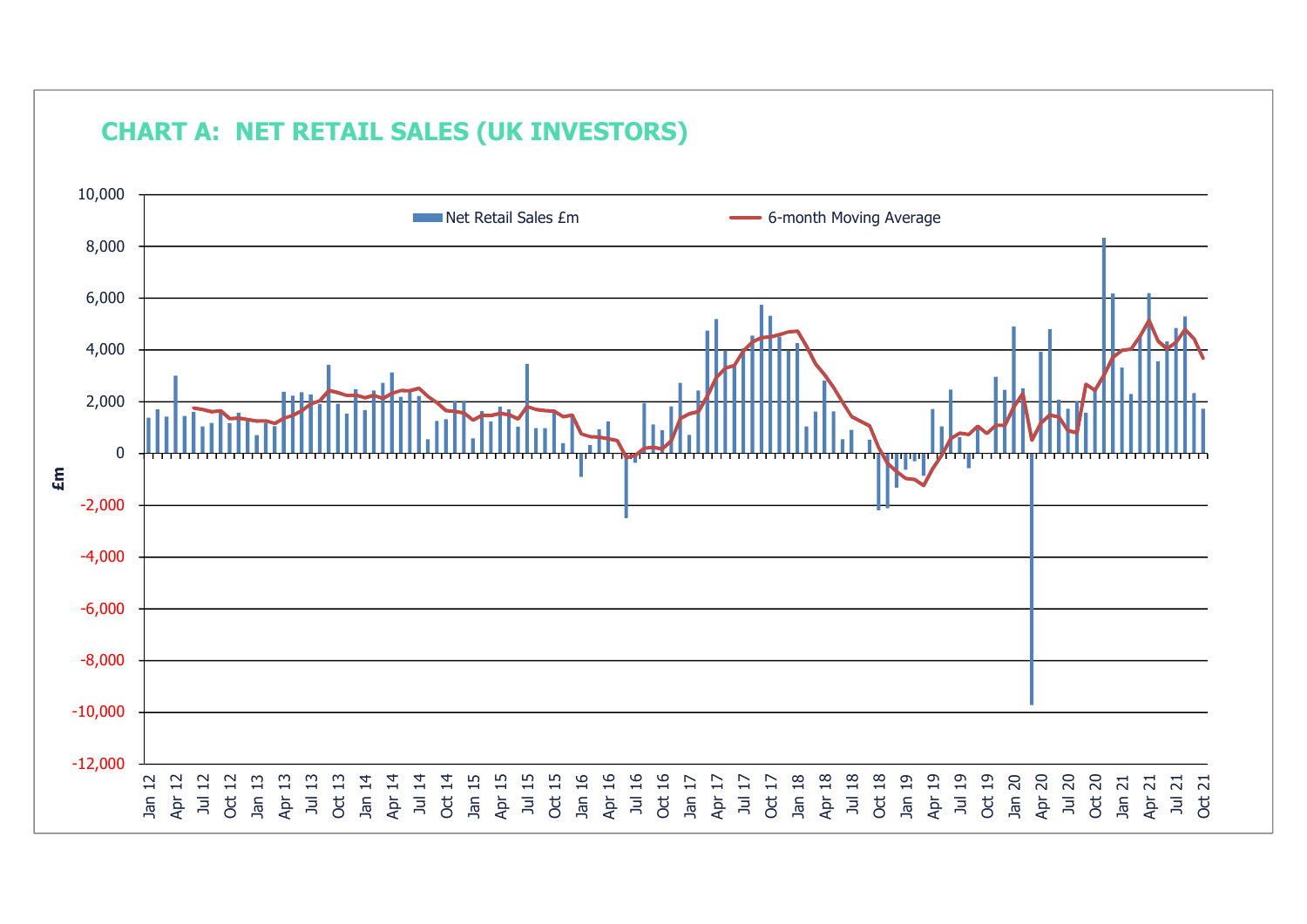## TABLE 5: NET RETAIL SALES OF FUNDS BY ASSET CLASS



|                |                |              |              |                               | <b>Net Retail Sales £m</b>    |                              |                |              | Net Retail Sales of Equity Funds by Region £m |          |               |        |             |                               |           |
|----------------|----------------|--------------|--------------|-------------------------------|-------------------------------|------------------------------|----------------|--------------|-----------------------------------------------|----------|---------------|--------|-------------|-------------------------------|-----------|
|                |                | <b>Total</b> | <b>Equit</b> | <b>Fixed</b><br><b>Income</b> | <b>Money</b><br><b>Market</b> | <b>Mixed</b><br><b>Asset</b> | <b>Propert</b> | <b>Other</b> | <b>Total</b>                                  | Asia     | <b>Europe</b> | Glob   | <b>Japa</b> | <b>North</b><br><b>Americ</b> | <b>UK</b> |
| 2011           |                | 17,949       | 2,204        | 4,620                         | 22                            | 9,184                        | 530            | 1,390        | 2,720                                         | $-457$   | $-1,050$      | 3,306  | 737         | $\overline{2}$                | 182       |
| 2012           |                | 18,437       | 2,483        | 7,195                         | $-644$                        | 5,277                        | 368            | 3,758        | 3,249                                         | 665      | $-662$        | 3,766  | 17          | 293                           | $-830$    |
| 2013           |                | 23,507       | 12,769       | 991                           | $-320$                        | 6,824                        | 1,668          | 1,575        | 12,076                                        | 908      | 1,585         | 2,960  | 1,079       | 1,272                         | 4,271     |
| 2014           |                | 23,966       | 10,613       | 3,001                         | 552                           | 4,994                        | 3,117          | 1,689        | 9,752                                         | 56       | 1,013         | 2,764  | 581         | 1,232                         | 4,106     |
| 2015           |                | 16,930       | 7,196        | $-1,462$                      | 422                           | 4,707                        | 1,864          | 4,204        | 7,638                                         | $-1,038$ | 3,839         | 940    | 1,247       | 603                           | 2,047     |
| 2016           |                | 7,208        | $-8,824$     | 4,408                         | 2,857                         | 6,083                        | $-1,820$       | 4,502        | $-7,711$                                      | $-953$   | $-3,546$      | 2,908  | $-907$      | $-350$                        | $-4,863$  |
| 2017           |                | 48,604       | 9,596        | 16,113                        | 3,345                         | 14,063                       | $-131$         | 5,617        | 8,290                                         | -5       | 2,899         | 4,910  | 1,791       | 1,329                         | $-2,634$  |
| 2018           |                | 7,697        | 796          | $-2,030$                      | 514                           | 8,098                        | 247            | 73           | 157                                           | 1,374    | $-1,313$      | 2,510  | 1,224       | 1,224                         | $-4,862$  |
| 2019           |                | 9,982        | $-2,888$     | 6,705                         | 1,220                         | 7,297                        | $-1,217$       | $-1,135$     | $-2,403$                                      | 143      | $-3,797$      | 1,785  | $-640$      | 1,341                         | $-1,235$  |
| 2020           |                | 30,816       | 10,410       | 7,964                         | 3,002                         | 9,075                        | $-291$         | 657          | 6,591                                         | 1,614    | $-405$        | 6,079  | $-429$      | 2,520                         | $-2,788$  |
|                |                |              |              |                               |                               |                              |                |              |                                               |          |               |        |             |                               |           |
| 2019           | Q <sub>4</sub> | 5,398        | 2,934        | 2,004                         | $-1,745$                      | 2,807                        | $-282$         | $-321$       | 2,415                                         | 165      | $-424$        | 190    | 104         | 976                           | 1,404     |
| 2020           | Q <sub>1</sub> | $-2,293$     | $-496$       | $-4,770$                      | 2,814                         | 582                          | 157            | $-581$       | $-995$                                        | $-182$   | $-380$        | $-991$ | $-354$      | 100                           | 811       |
|                | Q <sub>2</sub> | 10,792       | 4,250        | 4,929                         | 214                           | 1,666                        | $-83$          | $-184$       | 3,301                                         | 243      | $-606$        | 2,326  | $-102$      | 1,023                         | 417       |
|                | Q <sub>3</sub> | 5,294        | $-472$       | 4,586                         | $-878$                        | 1,618                        | 17             | 423          | $-441$                                        | 459      | 387           | 783    | $-209$      | 102                           | $-1,963$  |
|                | Q <sub>4</sub> | 17,024       | 7,129        | 3,219                         | 852                           | 5,208                        | $-382$         | 999          | 4,726                                         | 1,094    | 194           | 3,961  | 236         | 1,295                         | $-2,053$  |
| 2021           | Q <sub>1</sub> | 10,168       | 2,259        | 4,718                         | $-1,696$                      | 3,465                        | $-140$         | 1,561        | 659                                           | 803      | $-837$        | 3,679  | $-88$       | $-1,300$                      | $-1,599$  |
|                | Q <sub>2</sub> | 14,096       | 6,308        | 3,237                         | $-244$                        | 3,670                        | $-240$         | 1,364        | 4,688                                         | 375      | 274           | 3,891  | 341         | 412                           | $-607$    |
|                | Q <sub>3</sub> | 12,470       | 3,978        | 2,223                         | 2,704                         | 2,164                        | 120            | 1,280        | 2,871                                         | $-135$   | 207           | 3,277  | 23          | 269                           | $-770$    |
|                |                |              |              |                               |                               |                              |                |              |                                               |          |               |        |             |                               |           |
| 2020           | Oct            | 2,520        | 438          | 702                           | 262                           | 1,154                        | $-163$         | 128          | 88                                            | 196      | $-187$        | 751    | $-19$       | 127                           | $-781$    |
|                | <b>Nov</b>     | 8,325        | 4,137        | 1,188                         | 538                           | 2,357                        | $-147$         | 250          | 3,074                                         | 688      | 244           | 1,748  | 156         | 665                           | $-428$    |
| Q <sub>4</sub> | <b>Dec</b>     | 6,178        | 2,553        | 1,328                         | 52                            | 1,697                        | $-73$          | 621          | 1,565                                         | 210      | 136           | 1,461  | 98          | 503                           | $-845$    |
| 2021           | Jan            | 3,322        | 806          | 2,291                         | $-893$                        | 719                          | 119            | 280          | 55                                            | 264      | $-189$        | 763    | 72          | $-171$                        | $-685$    |
|                | <b>Feb</b>     | 2,300        | 239          | 1,399                         | $-486$                        | 838                          | $-104$         | 413          | 181                                           | 638      | $-227$        | 976    | $-74$       | $-104$                        | $-1,028$  |
| <b>Q1</b>      | Mar            | 4,546        | 1,214        | 1,028                         | $-317$                        | 1,908                        | $-155$         | 868          | 423                                           | $-99$    | $-421$        | 1,940  | $-86$       | $-1,025$                      | 114       |
|                | Apr            | 6,200        | 2,956        | 1,278                         | 98                            | 1,497                        | $-38$          | 410          | 2,462                                         | 244      | $-73$         | 2,058  | 161         | 23                            | 49        |
|                | May            | 3,567        | 1,079        | 971                           | 25                            | 1,236                        | $-184$         | 439          | 603                                           | 59       | 100           | 739    | 73          | 206                           | $-574$    |
| Q <sub>2</sub> | Jun            | 4,329        | 2,274        | 988                           | $-367$                        | 937                          | $-18$          | 516          | 1,623                                         | 72       | 247           | 1,094  | 107         | 184                           | $-81$     |
|                | Jul            | 4,846        | 1,685        | 1,023                         | 506                           | 890                          | 8              | 734          | 1,592                                         | 57       | 94            | 1,158  | 5           | 19                            | 259       |
|                | Aug            | 5,291        | 1,308        | 580                           | 1,587                         | 910                          | 23             | 883          | 793                                           | $-59$    | 56            | 1,038  | 80          | 123                           | $-445$    |
| <b>Q3</b>      | <b>Sep</b>     | 2,333        | 986          | 620                           | 610                           | 365                          | 90             | $-338$       | 486                                           | $-133$   | 58            | 1,080  | $-62$       | 126                           | $-584$    |
|                | Oct            | 1,733        | 280          | 597                           | $-437$                        | 578                          | 17             | 698          | $-49$                                         | 201      | 19            | 586    | $-8$        | $-187$                        | $-661$    |

Notes:

(1) Each month small revisions to figures may have been made since the previous press release. This reflects additional information received.

(2) All sales and repurchases of funds of funds are included. To avoid double counting, transactions between funds of funds and their underlying funds are excluded from January 2010.

(3) The 'Other' Asset Class includes funds from the 'Targeted Absolute Return' and 'Volatility Managed' Sectors which, together, contribute to the overwhelming majority of the Net Retail Sales within the asset class.

(4) Regional Equities total does not match the Equity NRS total as Unclassified and Unallocated equity funds are not allocated a region.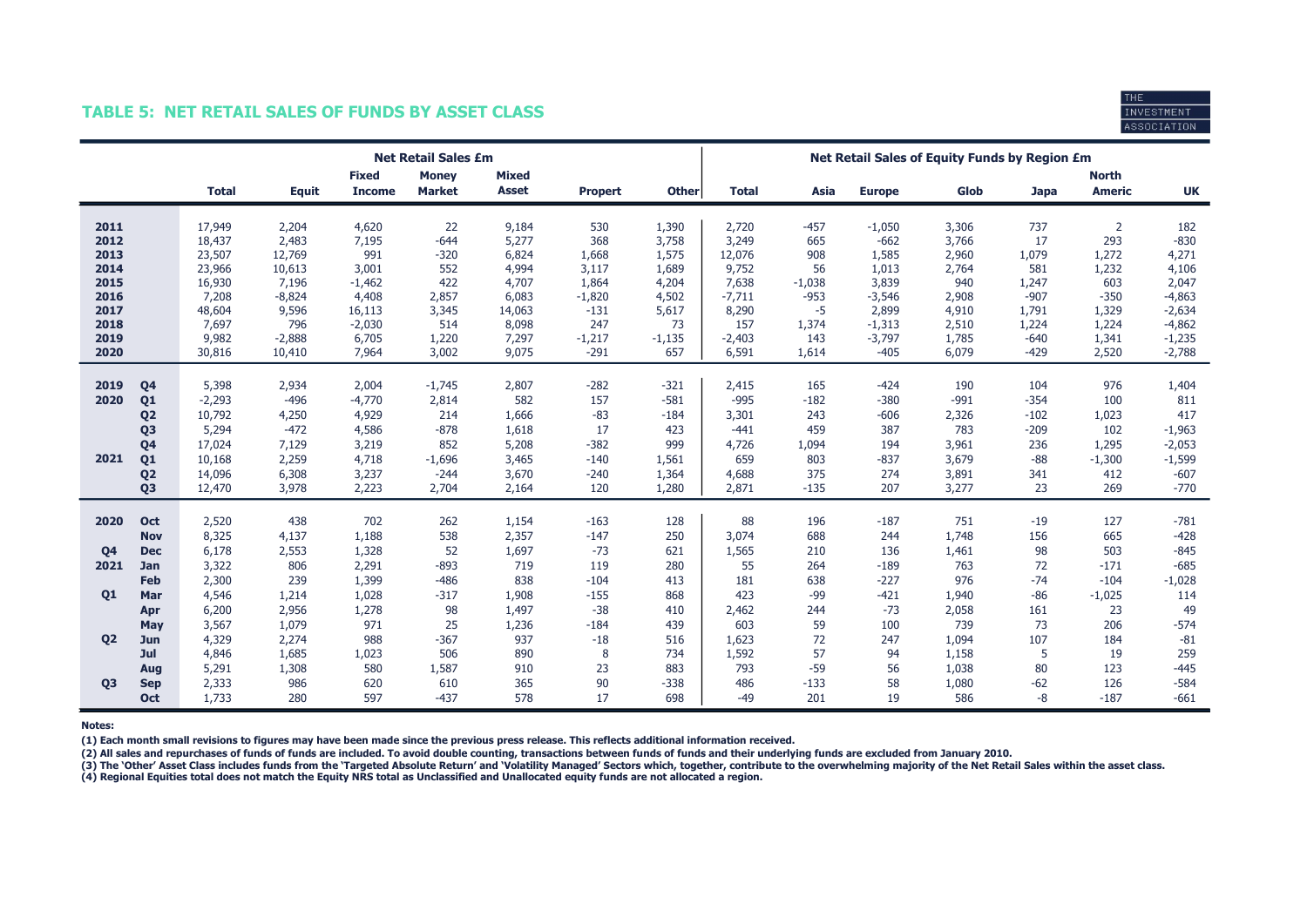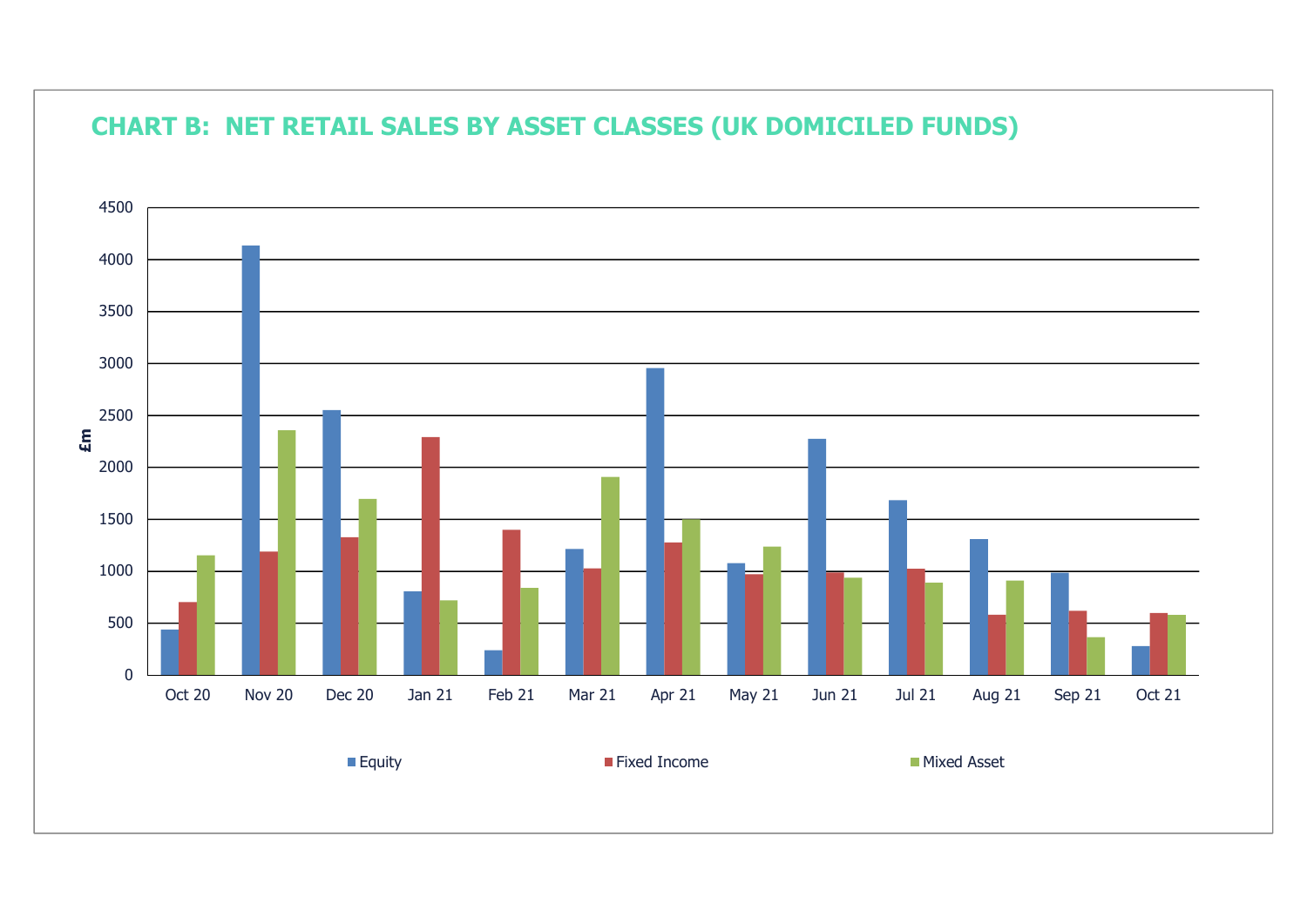# TABLE 6: THE INVESTMENT ASSOCIATION SECTOR RANKINGS FOR OCTOBER 2021



| <b>Funds Under Management</b>                |       | <b>Net Retail Sales</b>                      |                | <b>Net ISA Sales on Five Platforms</b>                      |         |  |  |
|----------------------------------------------|-------|----------------------------------------------|----------------|-------------------------------------------------------------|---------|--|--|
| <b>IA Sector</b>                             | £bn   | <b>IA Sector</b>                             | £m             | <b>IA Sector</b>                                            | £m      |  |  |
| Global                                       | 178.6 | Global                                       |                |                                                             | 56.2    |  |  |
| <b>UK All Companies</b>                      | 171.9 | Mixed Investment 40-85% Shares               | 733.8<br>402.7 | <b>Volatility Managed</b><br>Mixed Investment 40-85% Shares | 37.4    |  |  |
| North America                                | 91.7  | <b>Volatility Managed</b>                    | 387.0          | Global                                                      | 23.1    |  |  |
| Mixed Investment 40-85% Shares               | 88.8  | Asia Pacific Excluding Japan                 | 170.1          | Short Term Money Market                                     | 10.4    |  |  |
| Europe Excluding UK                          | 70.5  | Mixed Investment 20-60% Shares               | 139.2          | <b>Targeted Absolute Return</b>                             | 9.3     |  |  |
| £ Corporate Bond                             | 69.9  | Flexible Investment                          | 137.0          | <b>Flexible Investment</b>                                  | 5.7     |  |  |
| Mixed Investment 20-60% Shares               | 58.0  | Corporate Bond                               | 132.2          | Global Emerging Markets Bond - Blended                      | 5.3     |  |  |
| <b>Volatility Managed</b>                    | 52.6  | £ Strategic Bond                             | 125.4          | <b>Mixed Bond</b>                                           | 5.0     |  |  |
| <b>Targeted Absolute Return</b>              | 48.2  | Specialist                                   | 99.2           | Infrastructure                                              | 4.2     |  |  |
| UK Equity Income                             | 44.2  | <b>UK Gilts</b>                              | 86.4           | Specialist                                                  | 4.2     |  |  |
| £ Strategic Bond                             | 42.4  | <b>Commodities and Natural Resources</b>     | 75.1           | Global Emerging Markets Bond - Hard Currenc                 | 4.0     |  |  |
| Asia Pacific Excluding Japan                 | 37.6  | Mixed Bond                                   | 65.3           | Global Emerging Markets Bond - Local Currenc                | 3.7     |  |  |
| <b>Global Emerging Markets</b>               | 37.3  | Infrastructure                               | 43.8           | North American Smaller Companies                            | 3.1     |  |  |
| <b>Flexible Investment</b>                   | 36.6  | High Yield Bond                              | 38.7           | Commodities and Natural Resources                           | 2.3     |  |  |
| Mixed Bond                                   | 34.9  | North American Smaller Companies             | 37.7           | Technology and Technology Innovation                        | 2.2     |  |  |
| <b>Specialist</b>                            | 32.6  | <b>Targeted Absolute Return</b>              | 36.9           | India/Indian Subcontinent                                   | 1.7     |  |  |
| Short Term Money Market                      | 27.4  | Global Emerging Markets Bond - Local Currenc | 35.5           | <b>UK Gilts</b>                                             | 0.5     |  |  |
| <b>UK Gilts</b>                              | 26.8  | Property Other                               | 34.8           | <b>UK Index Linked Gilts</b>                                | 0.5     |  |  |
| Japan                                        | 25.0  | <b>UK Index Linked Gilts</b>                 | 29.9           | Global Equity Income                                        | 0.5     |  |  |
| <b>UK Smaller Companies</b>                  | 19.1  | Europe Excluding UK                          | 29.8           | Europe Including UK                                         | 0.0     |  |  |
| Corporate Bond                               | 18.2  | <b>Government Bond</b>                       | 27.3           | High Yield Bond                                             | 0.0     |  |  |
| Global Equity Income                         | 15.9  | India/Indian Subcontinent                    | 25.8           | Latin America                                               | $-0.2$  |  |  |
| Mixed Investment 0-35% Shares                | 14.5  | £ Corporate Bond                             | 23.7           | Property Other                                              | $-0.4$  |  |  |
| £ High Yield                                 | 13.1  | <b>Global Inflation Linked Bond</b>          | 18.5           | Corporate Bond                                              | $-0.4$  |  |  |
| Property Other                               | 12.9  | China/Greater China                          | 9.1            | Financials and Financial Innovation                         | $-0.6$  |  |  |
| Specialist Bond                              | 10.6  | Europe Including UK                          | 6.0            | Asia Pacific Including Japan                                | $-0.7$  |  |  |
| <b>UK Direct Property</b>                    | 8.9   | Healthcare                                   | 1.1            | Global Inflation Linked Bond                                | $-0.9$  |  |  |
| Technology and Technology Innovation         | 8.8   | Asia Pacific Including Japan                 | $-3.6$         | Japanese Smaller Companies                                  | $-1.0$  |  |  |
| <b>Government Bond</b>                       | 8.6   | Japanese Smaller Companies                   | $-3.7$         | Japan                                                       | $-1.3$  |  |  |
| <b>UK Index Linked Gilts</b>                 | 7.8   | Japan                                        | $-4.1$         | Government Bond                                             | $-1.5$  |  |  |
| High Yield Bond                              | 6.9   | Global Emerging Markets Bond - Hard Currenc  | $-9.0$         | Healthcare                                                  | $-1.8$  |  |  |
| Infrastructure                               | 6.6   | Global Emerging Markets Bond - Blended       | $-9.0$         | <b>Global Emerging Markets</b>                              | $-2.8$  |  |  |
| Global Inflation Linked Bond                 | 6.0   | <b>Standard Money Market</b>                 | $-13.0$        | <b>Standard Money Market</b>                                | $-2.9$  |  |  |
| North American Smaller Companies             | 5.7   | Technology and Technology Innovation         | $-15.7$        | £ High Yield                                                | $-3.4$  |  |  |
| China/Greater China                          | 4.3   | European Smaller Companies                   | $-17.0$        | Specialist Bond                                             | $-3.7$  |  |  |
| Global Emerging Markets Bond - Local Currenc | 4.2   | Financials and Financial Innovation          | $-20.9$        | European Smaller Companies                                  | $-4.0$  |  |  |
| India/Indian Subcontinent                    | 3.6   | <b>UK Direct Property</b>                    | $-22.3$        | Asia Pacific Excluding Japan                                | $-5.8$  |  |  |
| Healthcare                                   | 3.2   | £ High Yield                                 | $-23.2$        | China/Greater China                                         | $-7.5$  |  |  |
| European Smaller Companies                   | 3.1   | Specialist Bond                              | $-33.9$        | North America                                               | $-11.9$ |  |  |
| Global Emerging Markets Bond - Hard Currenc  | 2.8   | Mixed Investment 0-35% Shares                | $-35.1$        | Mixed Investment 0-35% Shares                               | $-12.9$ |  |  |
| Financials and Financial Innovation          | 2.4   | Latin America                                | $-43.3$        | £ Corporate Bond                                            | $-13.2$ |  |  |
| <b>Commodities and Natural Resources</b>     | 2.1   | <b>UK Smaller Companies</b>                  | $-76.4$        | £ Strategic Bond                                            | $-15.6$ |  |  |
| Europe Including UK                          | 1.8   | <b>Global Emerging Markets</b>               | $-106.0$       | Europe Excluding UK                                         | $-17.4$ |  |  |
| Global Emerging Markets Bond - Blended       | 1.5   | Global Equity Income                         | $-119.3$       | <b>UK Smaller Companies</b>                                 | $-19.3$ |  |  |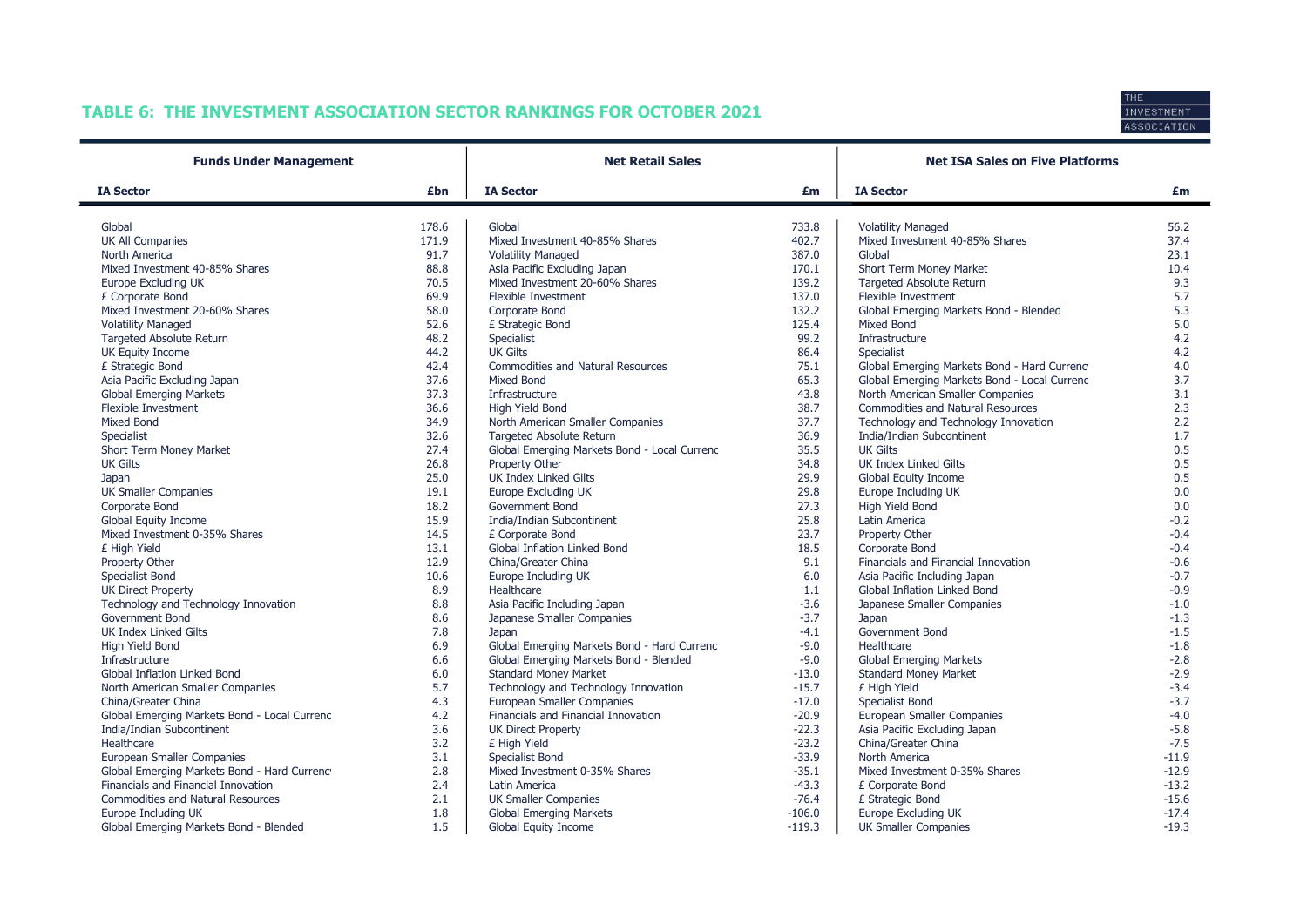| <b>Standard Money Market</b> |            | North America           | $-224.3$ | <b>UK Direct Property</b>      | $-22.1$ |
|------------------------------|------------|-------------------------|----------|--------------------------------|---------|
| Japanese Smaller Companies   | 1.4        | UK Equity Income        | $-235.1$ | Mixed Investment 20-60% Shares | $-24.3$ |
| Asia Pacific Including Japan | <b>L.L</b> | Short Term Money Market | $-296.4$ | UK Equity Income               | $-30.3$ |
| Latin America                | 0.5        | UK All Companies        | $-349.2$ | UK All Companies               | $-51.8$ |
| Total                        | 1,372.1    | <b>Total</b>            | 1,291.4  | <b>Total</b>                   | $-78.5$ |

Notes:

(1) All sales and repurchases of funds of funds are included. To avoid double counting, transactions between funds of funds and their underlying funds are excluded.

(2) Net ISA sales on five platforms relate to the five fund platforms that provide data to the Investment Association. These are AEGON, Fidelity, Hargreaves Lansdown, Quilter and Transact.

(3) The sector rankings do not include the Investment Association Unclassified Sector, Unallocated funds (that have not chosen to be allocated to a sector) or funds held on fund platforms but not allocated to an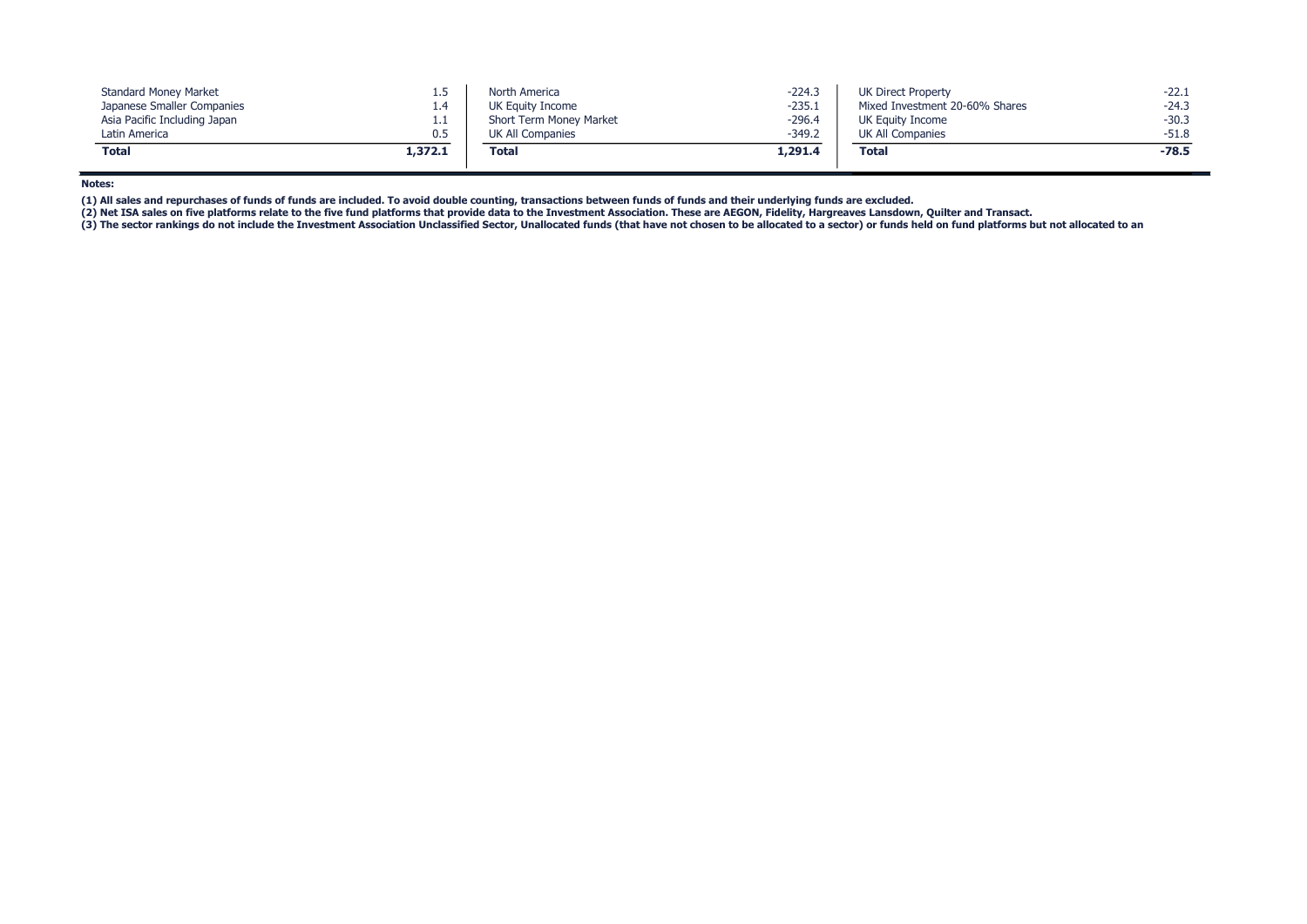#### TABLE 7: NET RETAIL SALES BY THE INVESTMENT ASSOCIATION SECTORS



|                                                                   | <b>Net Retail Sales £m</b> |                            |                          |                       |                       |                         |                       |                        |                      |                   |                  |                      |                      |
|-------------------------------------------------------------------|----------------------------|----------------------------|--------------------------|-----------------------|-----------------------|-------------------------|-----------------------|------------------------|----------------------|-------------------|------------------|----------------------|----------------------|
| <b>IA Sector</b>                                                  | <b>Oct-20</b>              | <b>Nov-20</b>              | <b>Dec-20</b>            | <b>Jan-21</b>         | <b>Feb-21</b>         | <b>Mar-21</b>           | Apr-21                | <b>May-21</b>          | Jun-21               | Jul-21            | Aug-21           | <b>Sep-21</b>        | Oct-21               |
| Asia Pacific Excluding Japan                                      | 43                         | 449                        | 107                      | 156                   | 510                   | -93                     | 210                   | 86                     | 79                   | 80                | $-13$            | $-96$                | 170                  |
| Asia Pacific Including Japan<br>China/Greater China               | $-3$<br>156                | 14<br>225                  | 6<br>97                  | $-1$<br>109           | 9<br>120              | $-1$<br>$-6$            | $\Omega$<br>35        | $-2$<br>$-26$          | $-12$<br>5           | $-7$<br>$-16$     | -8<br>$-39$      | $-11$<br>$-34$       | -4<br>$\overline{9}$ |
| Europe Excluding UK                                               | $-10$                      | 249                        | 97                       | -180                  | $-192$                | -365                    | -85                   | 97                     | 212                  | 66                | 61               | 27                   | 30                   |
| Europe Including UK                                               | $-11$                      | $\Omega$<br>-5             | $-3$<br>42               | $\Omega$<br>-9        | $-7$                  | $-75$<br>20             | $-5$<br>17            | $-1$<br>$\overline{4}$ | 20                   | $\overline{1}$    | 12               | $-7$<br>37           | 6<br>$-17$           |
| European Smaller Companies<br>Financials and Financial Innovation | $-165$<br>$\pmb{0}$        | $\Omega$                   | $\Omega$                 | $\theta$              | $-28$<br>$\theta$     | $\Omega$                | $\pmb{0}$             | $\Omega$               | 15<br>$\theta$       | 26<br>$\Omega$    | $-17$<br>$\bf 0$ | 74                   | $-21$                |
| Global                                                            | 866                        | 1,726                      | 1.167                    | 823                   | 1,204                 | 1,672                   | 1,781                 | 448                    | 1,096<br>83          | 862<br>139        | 837              | 958                  | 734<br>$-106$        |
| <b>Global Emerging Markets</b><br>Global Equity Income            | $-81$<br>$-40$             | 206<br>-45                 | 221<br>$-48$             | 83<br>$-101$          | -42<br>$-22$          | 298<br>78               | 142<br>-60            | 378<br>159             | 14                   | 60                | 155<br>$-53$     | 15<br>$-16$          | $-119$               |
| Healthcare                                                        | $\Omega$                   | $\theta$                   | $\Omega$                 | $\bf{0}$              | $\Omega$              | $\bf{0}$                | $\pmb{0}$             | $\mathbf 0$            | $\theta$             | $\pmb{0}$         | $\Omega$         | 41                   | $\overline{1}$       |
| India/Indian Subcontinent<br>Japan                                | $\Omega$<br>$-38$          | $\Omega$<br>147            | $\Omega$<br>95           | $\Omega$<br>29        | $\Omega$<br>$-59$     | $\Omega$<br>$-110$      | $\Omega$<br>148       | $\Omega$<br>108        | $\Omega$<br>111      | $\Omega$<br>$-4$  | $\Omega$<br>79   | 9<br>-58             | 26<br>$-4$           |
| Japanese Smaller Companies                                        | 20                         | 10                         | 3                        | 43                    | $-16$                 | 24                      | 13                    | $-35$                  | $-4$                 | 9                 | $\overline{2}$   | $-4$                 | $-4$                 |
| Latin America<br>North America                                    | $\Omega$<br>14             | $\Omega$<br>553            | $\mathbf{0}$<br>411      | $\mathbf 0$<br>$-246$ | $\Omega$<br>$-356$    | $\Omega$<br>$-1,090$    | $\Omega$<br>$-59$     | $\Omega$<br>114        | $\mathbf{0}$<br>143  | $\Omega$<br>$-57$ | $\Omega$<br>91   | $\overline{1}$<br>79 | $-43$<br>$-224$      |
| North American Smaller Companies                                  | 113                        | 113                        | 92                       | 74                    | 252                   | 66                      | 82                    | 92                     | 41                   | 76                | 32               | 47                   | -38                  |
| Specialist<br>Technology and Technology Innovation                | $-14$<br>21                | $-93$<br>$-45$             | 51<br>71                 | $-7$<br>$-36$         | $-4$<br>$-158$        | $-60$<br>$-48$          | 106<br>89             | $-109$<br>$-137$       | $-112$<br>13         | 67<br>30          | 56<br>43         | $-70$<br>79          | 113<br>$-16$         |
| UK All Companies                                                  | $-213$                     | $-393$                     | $-369$                   | $-319$                | $-509$                | 472                     | $-62$                 | $-324$                 | 159                  | 307               | $-354$           | $-341$               | $-349$               |
| UK Equity Income<br><b>UK Smaller Companies</b>                   | -645<br>76                 | $-106$<br>72               | $-501$<br>25             | -399<br>33            | -661<br>142           | -575<br>217             | $-128$<br>239         | $-375$<br>124          | $-232$<br>-9         | $-44$<br>$-4$     | $-177$<br>87     | $-231$<br>$-12$      | $-235$<br>$-76$      |
| Unallocated                                                       | 392                        | 1,030                      | 773                      | 741                   | 351                   | 784                     | 548                   | 492                    | 651                  | 535               | 543              | 516                  | 539                  |
| <b>Unclassified Sector</b>                                        | $-42$<br>438               | 33<br>4,137                | 215<br>2,553             | 11<br>806             | $-293$<br>239         | 7<br>1,214              | $-54$<br>2,956        | $-16$<br>1,079         | $\Omega$<br>2,274    | $-442$<br>1,685   | $-29$<br>1,308   | $-18$<br>986         | $-166$<br>280        |
| <b>Equity</b>                                                     |                            |                            |                          |                       |                       |                         |                       |                        |                      |                   |                  |                      |                      |
| £ Corporate Bond                                                  | 84                         | $-131$                     | 396                      | 268                   | 155                   | $-1,470$                | 24                    | 310                    | $-25$                | 204               | $-105$           | $-329$               | 24                   |
| £ High Yield                                                      | $-481$                     | 16                         | 105                      | 165                   | $-97$                 | 33                      | 24                    | 37                     | 69                   | 209               | 3                | 28                   | $-23$                |
| £ Strategic Bond<br>Corporate Bond                                | $-179$<br>$\Omega$         | $-149$<br>$\theta$         | 215<br>$\Omega$          | 171<br>$\mathbf 0$    | 246<br>$\Omega$       | 255<br>$\mathbf{0}$     | 229<br>$-263$         | $-137$<br>51           | $-202$<br>144        | 17<br>$-205$      | 68<br>40         | 236<br>58            | 125<br>132           |
| <b>Global Bonds</b>                                               | 793                        | 911                        | $-16$                    | 649                   | $-988$                | $-524$                  | $\pmb{0}$             | $\pmb{0}$              | $\bf{0}$             | $\pmb{0}$         | $\bf 0$          | $\bf 0$              | $\bf{0}$             |
| Global Emerging Markets Bond - Blended                            | 11                         | 11                         | $\overline{7}$           | 29                    | 17                    | 35                      | 12                    | 13                     | $-24$                | $-4$              | $-16$            | $-5$                 | -9                   |
| Global Emerging Markets Bond - Hard Currer                        | 24                         | 67                         | 33                       | 50                    | $-111$                | $-33$                   | 3                     | 30                     | $\mathbf{1}$         | 27                | $-24$            | $-83$                | -9                   |
| Global Emerging Markets Bond - Local Currer                       | $-67$                      | 180                        | 79                       | 321                   | -9                    | $-232$                  | $-188$                | 14                     | 11                   | $-133$            | 32               | 14                   | 36                   |
| Global Inflation Linked Bond                                      | $\pmb{0}$                  | $\mathbf{0}$               | $\pmb{0}$                | $\bf 0$               | $\pmb{0}$             | $\bf{0}$                | 94                    | 112                    | 219                  | 41                | 53               | 64                   | 18                   |
| Government Bond<br><b>High Yield Bond</b>                         | $\mathbf{0}$<br>$\Omega$   | $\overline{0}$<br>$\Omega$ | $\mathbf{0}$<br>$\Omega$ | $\bf 0$<br>$\Omega$   | $\pmb{0}$<br>$\Omega$ | $\mathbf 0$<br>$\Omega$ | 244<br>$-237$         | 22<br>$-55$            | 26<br>$\Omega$       | 125<br>69         | 19<br>93         | 17<br>$-7$           | 27<br>39             |
| <b>Mixed Bond</b>                                                 | $\pmb{0}$                  | $\bf{0}$                   | $\pmb{0}$                | $\bf 0$               | $\pmb{0}$             | $\bf{0}$                | 88                    | $-53$                  | 144                  | 192               | $\bf 0$          | 199                  | 65                   |
| Specialist                                                        | 85                         | $-202$                     | 18                       | 32                    | $-25$                 | 31                      | 18                    | 6                      | 26                   | $-50$             | -3               | $-5$                 | -3                   |
| <b>Specialist Bond</b>                                            | $\pmb{0}$                  | $\bf{0}$                   | $\pmb{0}$                | $\bf 0$               | $\pmb{0}$             | $\bf{0}$                | 120                   | 155                    | $-76$                | 153               | 53               | $-175$               | $-34$                |
| <b>UK Gilts</b>                                                   | 365                        | 213                        | 241                      | 15                    | 189                   | 73                      | 256                   | 13                     | 136                  | $-55$             | 28               | $-25$                | 86                   |
| <b>UK Index Linked Gilts</b><br>Unallocated                       | $\mathbf{q}$<br>54         | 67<br>203                  | 74<br>163                | 59<br>508             | 121<br>1,900          | 30<br>2,804             | 87<br>772             | 50<br>123              | $-9$<br>424          | 24<br>373         | $-25$<br>299     | 37<br>541            | 30<br>58             |
| <b>Unclassified Sector</b>                                        | $\Delta$                   | Δ                          | 13                       | 23                    | ∍                     | 26                      | -3                    | 280                    | 126                  | 37                | 64               | 58                   | 34                   |
| <b>Fixed Income</b>                                               | 702                        | 1,188                      | 1,328                    | 2,291                 | 1,399                 | 1,028                   | 1,278                 | 971                    | 988                  | 1,023             | 580              | 620                  | 597                  |
|                                                                   | $-347$                     | 406                        | 130                      | $-734$                | $-500$                | $-338$                  | 10                    | $-86$                  | $-389$               | 416               | 625              | 502                  | $-296$               |
| Short Term Money Market<br><b>Standard Money Market</b>           | $\overline{7}$             | $-15$                      | 12                       | 3                     | $-7$                  | $-6$                    | $-8$                  | $-38$                  | $-42$                | $\overline{7}$    | 51               | $\overline{2}$       | $-13$                |
| Unallocated                                                       | 519                        | $-23$                      | $-64$                    | 16                    | 16                    | 88                      | $-25$                 | $-36$                  | 17                   | 103               | 875              | $-22$                | $-188$               |
| <b>Unclassified Sector</b>                                        | 83                         | 170                        | $-26$                    | $-178$                | 6                     | $-60$                   | 121                   | 186                    | 46                   | $-20$             | 37               | 129                  | 61                   |
| <b>Money Markets</b>                                              | 262                        | 538                        | 52                       | -893                  | -486                  | -317                    | 98                    | 25                     | -367                 | 506               | 1,587            | 610                  | -437                 |
| Flexible Investment                                               | $\overline{9}$             | 107                        | 67                       | $-48$                 | $-106$                | 49                      | 52                    | 29                     | 58                   | 25                | 62               | 135                  | 137                  |
| Mixed Investment 0-35% Shares                                     | 207                        | 268                        | 308                      | 73                    | 30                    | 55                      | 21                    | 30                     | 49                   | 52                | $-2$             | $-12$                | $-35$                |
| Mixed Investment 20-60% Shares                                    | $\overline{1}$             | 579                        | $-33$                    | $-18$                 | $-79$                 | 234                     | 270                   | 203                    | 85                   | 137               | 101              | 103                  | 139                  |
| Mixed Investment 40-85% Shares                                    | 563<br>$-18$               | 999<br>$\mathbf{0}$        | 838<br>$-85$             | 445<br>$-12$          | 468<br>$-12$          | 1,028<br>3              | 937<br>$\overline{4}$ | 692<br>$\mathbf{0}$    | 911<br>8             | 649               | 648              | 53<br>$\overline{4}$ | 403<br>$-30$         |
| Specialist<br>UK Equity and Bond Income                           | $-5$                       | $-7$                       | 14                       | $-6$                  | $\overline{1}$        | $-11$                   | $\theta$              | $\Omega$               | $\Omega$             | 20<br>$\Omega$    | 14<br>$\Omega$   | $\theta$             | $\Omega$             |
| Unallocated                                                       | 431                        | 472                        | 680                      | 358                   | 643                   | 513                     | 489                   | 250                    | 29                   | 14                | 25               | 17                   | 12                   |
| <b>Unclassified Sector</b>                                        | $-32$                      | $-60$                      | $-93$                    | $-72$                 | $-106$                | 37                      | $-276$                | 33                     | $-203$               | $-8$              | 63               | 65                   | $-47$                |
| <b>Mixed Asset</b>                                                | 1,154                      | 2,357                      | 1,697                    | 719                   | 838                   | 1,908                   | 1,497                 | 1,236                  | 937                  | 890               | 910              | 365                  | 578                  |
| Property Other                                                    | $-8$                       | 17                         | -6                       | 174                   | 78                    | $-12$                   | $-16$                 | 3                      | 5                    | 51                | 33               | 93                   | 35                   |
| <b>UK Direct Property</b>                                         | $-154$                     | $-166$                     | $-67$                    | $-87$                 | $-176$                | $-81$                   | $-22$                 | $-202$                 | $-28$                | $-42$             | $-28$            | $-10$                | $-22$                |
| Unallocated                                                       | $-1$                       | $\overline{\phantom{a}}$   | $\Omega$                 | 32                    | $-6$                  | 6                       | $\pmb{0}$             | 16                     | 5                    | $\Omega$          | 18               | $\overline{7}$       | $\overline{4}$       |
| <b>Unclassified Sector</b>                                        | $\Omega$                   | $\Omega$                   | $\Omega$                 | $\Omega$              | $\Omega$              | $-68$                   | $\Omega$              | $\Omega$               | $\Omega$             | $\Omega$          | $\Omega$         | $\Omega$             | $\Omega$             |
| Property                                                          | $-163$                     | $-147$                     | $-73$                    | 119                   | $-104$                | $-155$                  | $-38$                 | $-184$                 | $-18$                | 8                 | 23               | 90                   | 17                   |
| <b>Commodities and Natural Resources</b>                          | $\Omega$                   | $\theta$                   | $\pmb{0}$                | $\bf 0$               | $\theta$              | $\bf{0}$                | $\pmb{0}$             | $\pmb{0}$              | $\theta$             | $\pmb{0}$         | $\theta$         | 6                    | 75                   |
| Infrastructure                                                    | $\Omega$                   | $\theta$                   | $\Omega$                 | $\theta$              | $\theta$              | $\Omega$                | $\theta$              | $\Omega$               | $\Omega$             | $\Omega$          | $\theta$         | $-12$                | 44                   |
| Specialist                                                        | 8                          | $-41$                      | 52                       | 73                    | 49                    | 43                      | 23                    | 25                     | 166                  | 152               | 95               | $\overline{9}$       | 20                   |
| <b>Targeted Absolute Return</b>                                   | $-152$                     | $-133$                     | 141                      | $-174$                | $-143$                | 201                     | $-76$                 | $-13$                  | $-57$                | $-56$             | 189              | $-103$               | 37                   |
| Unallocated<br><b>Unclassified Sector</b>                         | -6<br>14                   | $-25$<br>59                | 60<br>34                 | 50<br>21              | 165<br>6              | 138<br>$\overline{4}$   | $-60$<br>6            | 40<br>$-7$             | 34<br>$\overline{9}$ | 129<br>$\Omega$   | 196<br>$\theta$  | $-634$<br>$-1$       | 136<br>$\Omega$      |
| <b>Volatility Managed</b>                                         | 251                        | 389                        | 333                      | 310                   | 337                   | 483                     | 517                   | 394                    | 363                  | 509               | 403              | 398                  | 387                  |
| <b>Others</b>                                                     | 128                        | 250                        | 621                      | 280                   | 413                   | 868                     | 410                   | 439                    | 516                  | 734               | 883              | $-338$               | 698                  |

Notes:<br>(1) All sales and repurchases of funds of funds are included. To avoid double counting, transactions between funds of funds and their underlying funds are excluded.

(2) The Specialist and Unclassified Sectors are split across asset classes and so have multiple entries in the above table.<br>(3) Unallocated funds have been grouped by asset class and included in the above table to provide

7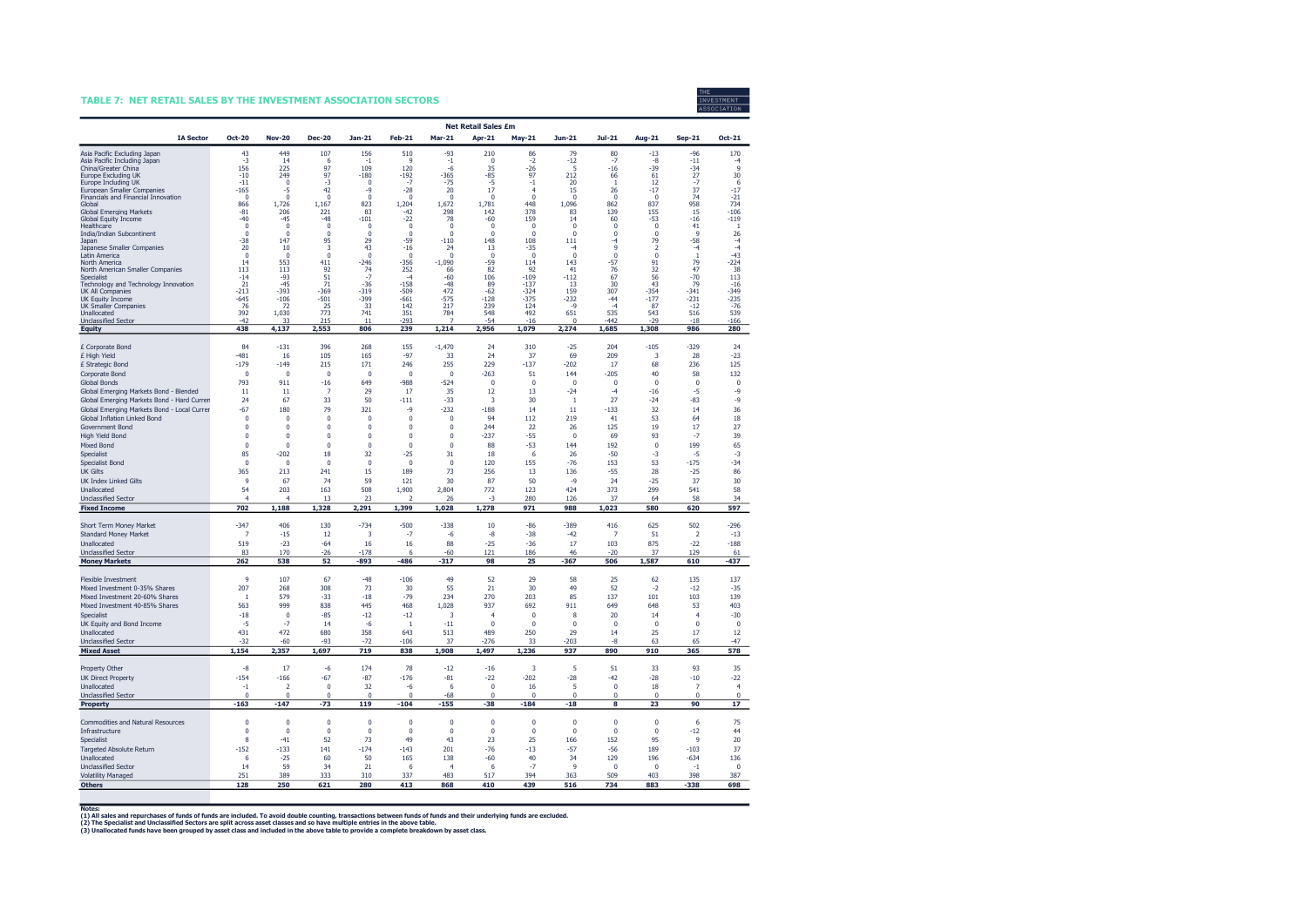# TABLE 8: BEST AND WORST SELLING THE INVESTMENT ASSOCIATION SECTORS



|                                                                              |                                                                                                                      | <b>Net Retail Sales</b>                                                                                                                                                                                                          |                                                                                                                                                                                                                                                         | <b>Net Institutional Sales</b>                                                                                                                                                                                                                                                                      |                                                                                                                                                                                                                                          |
|------------------------------------------------------------------------------|----------------------------------------------------------------------------------------------------------------------|----------------------------------------------------------------------------------------------------------------------------------------------------------------------------------------------------------------------------------|---------------------------------------------------------------------------------------------------------------------------------------------------------------------------------------------------------------------------------------------------------|-----------------------------------------------------------------------------------------------------------------------------------------------------------------------------------------------------------------------------------------------------------------------------------------------------|------------------------------------------------------------------------------------------------------------------------------------------------------------------------------------------------------------------------------------------|
|                                                                              |                                                                                                                      | <b>Best</b>                                                                                                                                                                                                                      | <b>Worst</b>                                                                                                                                                                                                                                            | <b>Best</b>                                                                                                                                                                                                                                                                                         | <b>Worst</b>                                                                                                                                                                                                                             |
| 2011<br>2012<br>2013<br>2014<br>2015<br>2016<br>2017<br>2018<br>2019<br>2020 |                                                                                                                      | Mixed Investment 20-60% Shares<br>£ Corporate Bond<br>Mixed Investment 20-60% Shares<br>UK Equity Income<br><b>Targeted Absolute Return</b><br><b>Targeted Absolute Return</b><br>£ Strategic Bond<br>Global<br>Global<br>Global | UK All Companies<br><b>UK All Companies</b><br>£ Corporate Bond<br><b>UK All Companies</b><br><b>UK All Companies</b><br><b>UK All Companies</b><br><b>UK All Companies</b><br>UK All Companies<br>Targeted Absolute Return<br>Targeted Absolute Return | Global<br><b>UK All Companies</b><br><b>Targeted Absolute Return</b><br><b>Targeted Absolute Return</b><br><b>Targeted Absolute Return</b><br><b>Targeted Absolute Return</b><br><b>Targeted Absolute Return</b><br><b>Volatility Managed</b><br>Short Term Money Market<br>Short Term Money Market | <b>UK Gilts</b><br>Global<br><b>UK All Companies</b><br>£ Corporate Bond<br><b>UK Gilts</b><br><b>UK All Companies</b><br>Global<br>Mixed Investment 40-85% Shares<br>Targeted Absolute Return<br>Targeted Absolute Return               |
| 2019<br>2020<br>2021                                                         | Q <sub>4</sub><br>Q1<br>Q <sub>2</sub><br>Q <sub>3</sub><br>Q <sub>4</sub><br>Q1<br>Q <sub>2</sub><br>Q <sub>3</sub> | <b>Volatility Managed</b><br>Short Term Money Market<br>Global<br><b>Global Bonds</b><br>Global<br>Global<br>Global<br>Global                                                                                                    | Short Term Money Market<br>Targeted Absolute Return<br><b>Targeted Absolute Return</b><br>Short Term Money Market<br>UK Equity Income<br>North America<br>UK Equity Income<br>UK Equity Income                                                          | <b>Global Bonds</b><br><b>UK All Companies</b><br><b>UK All Companies</b><br><b>Global Bonds</b><br>Short Term Money Market<br><b>Global Bonds</b><br><b>Global Emerging Markets</b><br><b>Global Emerging Markets</b>                                                                              | Targeted Absolute Return<br>Targeted Absolute Return<br>Targeted Absolute Return<br><b>Targeted Absolute Return</b><br><b>UK All Companies</b><br>Short Term Money Market<br><b>Targeted Absolute Return</b><br>Targeted Absolute Return |
| 2020<br>Q <sub>4</sub><br>2021<br>Q1<br><b>Q2</b>                            | Oct<br><b>Nov</b><br><b>Dec</b><br><b>Jan</b><br>Feb<br>Mar<br>Apr<br>May<br>Jun                                     | Global<br>Global<br>Global<br>Global<br>Global<br>Global<br>Global<br>Mixed Investment 40-85% Shares<br>Global                                                                                                                   | UK Equity Income<br><b>UK All Companies</b><br>UK Equity Income<br>Short Term Money Market<br><b>Global Bonds</b><br>£ Corporate Bond<br>Corporate Bond<br>UK Equity Income<br>Short Term Money Market                                                  | £ High Yield<br>Short Term Money Market<br>Short Term Money Market<br><b>Global Bonds</b><br><b>North America</b><br><b>Global Emerging Markets</b><br><b>Global Emerging Markets</b><br>Asia Pacific Excluding Japan<br>Short Term Money Market                                                    | <b>UK All Companies</b><br>Global<br>UK All Companies<br>Short Term Money Market<br>Short Term Money Market<br>Targeted Absolute Return<br>Short Term Money Market<br><b>Targeted Absolute Return</b><br><b>Targeted Absolute Return</b> |
| Q <sub>3</sub>                                                               | Jul<br>Aug<br><b>Sep</b><br>Oct                                                                                      | Global<br>Global<br>Global<br>Global                                                                                                                                                                                             | Corporate Bond<br><b>UK All Companies</b><br><b>UK All Companies</b><br><b>UK All Companies</b>                                                                                                                                                         | Short Term Money Market<br><b>Mixed Bond</b><br><b>Global Emerging Markets</b><br>Short Term Money Market                                                                                                                                                                                           | <b>UK All Companies</b><br>Targeted Absolute Return<br>Short Term Money Market<br>Mixed Investment 40-85% Shares                                                                                                                         |

Notes:

(1) All sales and repurchases of funds of funds are included. To avoid double counting, transactions between funds of funds and their underlying funds are excluded.

(2) The sector rankings do not include the 'Unclassified sector'. These are funds which have chosen not to be classified.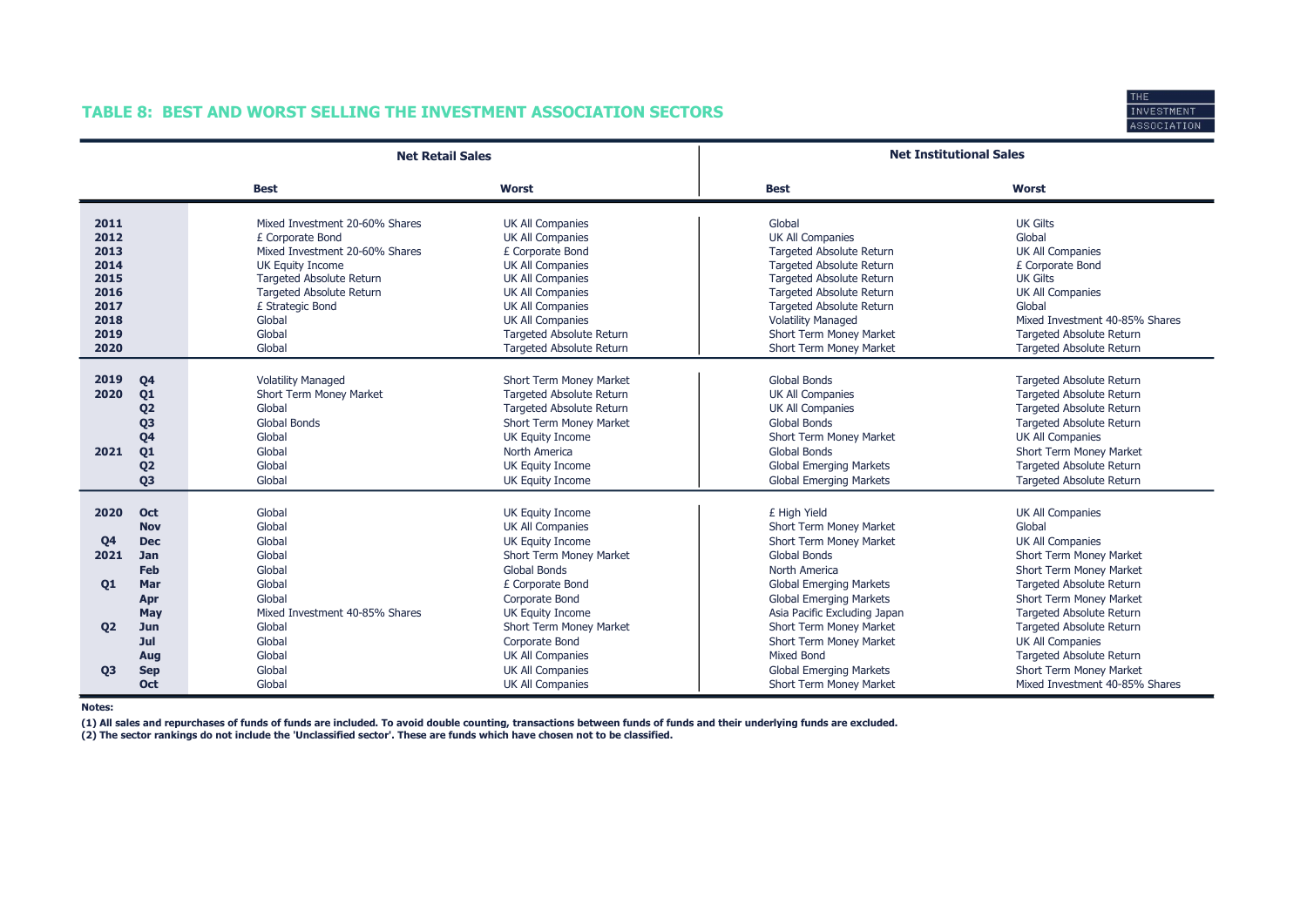## TABLE 9: GROSS RETAIL SALES BY DISTRIBUTION CHANNEL



|                |                   | <b>Gross Retail Sales £m</b> |                  |                        |                                                   |                        |                                          |                        |                                        |                        |                             |                        |                                                            |                        |                                        |                        |
|----------------|-------------------|------------------------------|------------------|------------------------|---------------------------------------------------|------------------------|------------------------------------------|------------------------|----------------------------------------|------------------------|-----------------------------|------------------------|------------------------------------------------------------|------------------------|----------------------------------------|------------------------|
|                |                   | <b>Total</b>                 | <b>Direct</b>    | $%$ of<br><b>Total</b> | <b>Execution</b><br>only<br><b>Intermediaries</b> | $%$ of<br><b>Total</b> | <b>Trustees and</b><br><b>Custodians</b> | $%$ of<br><b>Total</b> | <b>Discretionary</b><br><b>Manager</b> | $%$ of<br><b>Total</b> | <b>UK fund</b><br>platforms | $%$ of<br><b>Total</b> | <b>Other UK</b><br><b>Intermediaries</b><br>including IFAs | $%$ of<br><b>Total</b> | <b>Non-UK</b><br><b>Intermediaries</b> | $%$ of<br><b>Total</b> |
| 2011<br>2012   |                   | 128,094<br>124,756           | 24,425<br>22,090 | 19.1<br>17.7           | $\overline{\phantom{a}}$<br>438                   | 0.0<br>0.4             | 3,695                                    | 0.0<br>3.0             | 15,452                                 | 0.0<br>12.4            | 43,786<br>48,028            | 34.2<br>38.5           | 47,881<br>27,729                                           | 37.4<br>22.2           | 12,003<br>7,324                        | 9.4<br>5.9             |
| 2013           |                   | 155,804                      | 21,545           | 13.8                   | 552                                               | 0.4                    | 4,391                                    | 2.8                    | 22,461                                 | 14.4                   | 67,492                      | 43.3                   | 30,084                                                     | 19.3                   | 9,278                                  | 6.0                    |
| 2014           |                   | 171,128                      | 19,489           | 11.4                   | 839                                               | 0.5                    | 4,632                                    | 2.7                    | 19,500                                 | 11.4                   | 85,811                      | 50.1                   | 31,628                                                     | 18.5                   | 9,228                                  | 5.4                    |
| 2015           |                   | 180,397                      | 20,699           | 11.5                   | 1,085                                             | 0.6                    | 3,899                                    | 2.2                    | 19,357                                 | 10.7                   | 81,671                      | 45.3                   | 43,558                                                     | 24.1                   | 10,128                                 | 5.6                    |
| 2016           |                   | 188,053                      | 17,991           | 9.6                    | 1,080                                             | 0.6                    | 3,897                                    | 2.1                    | 23,417                                 | 12.5                   | 87,286                      | 46.4                   | 44,266                                                     | 23.5                   | 10,118                                 | 5.4                    |
| 2017           |                   | 246,761                      | 18,017           | 7.3                    | 1,058                                             | 0.4                    | 6,022                                    | 2.4                    | 30,777                                 | 12.5                   | 107,744                     | 43.7                   | 66,522                                                     | 27.0                   | 16,621                                 | 6.7                    |
| 2018           |                   | 242,339                      | 20,090           | 8.3                    | 1,316                                             | 0.5                    | 6,734                                    | 2.8                    | 28,029                                 | 11.6                   | 107,989                     | 44.6                   | 60,328                                                     | 24.9                   | 17,852                                 | 7.4                    |
| 2019           |                   | 257,369                      | 18,481           | 7.2                    | 964                                               | 0.4                    |                                          | 0.0                    | 23,010                                 | 8.9                    | 126,604                     | 49.2                   | 68,591                                                     | 26.7                   | 19,719                                 | 7.7                    |
| 2020           |                   | 318,619                      | 20,791           | 6.5                    | 1,219                                             | 0.4                    | $\sim$                                   | 0.0                    | 27,620                                 | 8.7                    | 152,213                     | 47.8                   | 86,194                                                     | 27.1                   | 30,582                                 | 9.6                    |
| 2019           | Q <sub>4</sub>    | 73,346                       | 4,584            | 6.2                    | 266                                               | 0.4                    | $\sim$                                   | 0.0                    | 5,138                                  | 7.0                    | 33,411                      | 45.6                   | 23,950                                                     | 32.7                   | 5,998                                  | 8.2                    |
| 2020           | Q1                | 83,504                       | 6,315            | 7.6                    | 348                                               | 0.4                    | $\sim$                                   | 0.0                    | 6,212                                  | 7.4                    | 38,637                      | 46.3                   | 24,220                                                     | 29.0                   | 7,771                                  | 9.3                    |
|                | Q <sub>2</sub>    | 77,297                       | 5,120            | 6.6                    | 356                                               | 0.5                    | $\sim$                                   | 0.0                    | 7,380                                  | 9.5                    | 37,244                      | 48.2                   | 19,888                                                     | 25.7                   | 7,310                                  | 9.5                    |
|                | Q <sub>3</sub>    | 68,266                       | 3,826            | 5.6                    | 252                                               | 0.4                    |                                          | 0.0                    | 6,270                                  | 9.2                    | 32,797                      | 48.0                   | 17,782                                                     | 26.0                   | 7,340                                  | 10.8                   |
|                | Q <sub>4</sub>    | 89,552                       | 5,530            | 6.2                    | 264                                               | 0.3                    | $\sim$                                   | 0.0                    | 7,758                                  | 8.7                    | 43,535                      | 48.6                   | 24,304                                                     | 27.1                   | 8,161                                  | 9.1                    |
| 2021           | Q <sub>1</sub>    | 99,224                       | 6,009            | 6.1                    | 400                                               | 0.4                    | $\sim$                                   | 0.0                    | 8,374                                  | 8.4                    | 47,269                      | 47.6                   | 24,008                                                     | 24.2                   | 13,163                                 | 13.3                   |
|                | Q <sub>2</sub>    | 91,207                       | 4,901            | 5.4                    | 502                                               | 0.6                    |                                          | 0.0                    | 6,330                                  | 6.9                    | 46,094                      | 50.5                   | 22,543                                                     | 24.7                   | 10,837                                 | 11.9                   |
|                | Q <sub>3</sub>    | 76,530                       | 2,851            | 3.7                    | 458                                               | 0.6                    | ٠                                        | 0.0                    | 6,507                                  | 8.5                    | 38,561                      | 50.4                   | 20,339                                                     | 26.6                   | 7,814                                  | 10.2                   |
|                |                   |                              |                  |                        |                                                   |                        |                                          |                        |                                        |                        |                             |                        |                                                            |                        |                                        |                        |
| 2020           | Oct               | 26,164                       | 1,289            | 4.9                    | 82                                                | 0.3                    |                                          | 0.0                    | 2,249                                  | 8.6                    | 13,489                      | 51.6                   | 6,431                                                      | 24.6                   | 2,623                                  | 10.0                   |
|                | <b>Nov</b>        | 32,313                       | 2,240            | 6.9                    | 92                                                | 0.3                    | ٠                                        | 0.0                    | 3,424                                  | 10.6                   | 15,071                      | 46.6                   | 8,858                                                      | 27.4                   | 2,627                                  | 8.1                    |
| <b>Q4</b>      | <b>Dec</b>        | 31,074                       | 2,001            | 6.4                    | 90                                                | 0.3                    | $\overline{\phantom{a}}$                 | 0.0                    | 2,085                                  | 6.7                    | 14,975                      | 48.2                   | 9,014                                                      | 29.0                   | 2,910                                  | 9.4                    |
| 2021           | Jan               | 27,492                       | 1,897            | 6.9                    | 115                                               | 0.4                    | ٠                                        | 0.0                    | 2,239                                  | 8.1                    | 12,910                      | 47.0                   | 7,626                                                      | 27.7                   | 2,704                                  | 9.8                    |
|                | Feb<br>Mar        | 31,555<br>40,177             | 1,826<br>2,286   | 5.8<br>5.7             | 124<br>161                                        | 0.4<br>0.4             | ٠                                        | 0.0<br>0.0             | 2,731<br>3,404                         | 8.7<br>8.5             | 15,194<br>19,165            | 48.2<br>47.7           | 6,965<br>9,417                                             | 22.1<br>23.4           | 4,713<br>5,745                         | 14.9<br>14.3           |
| Q1             |                   |                              | 2,162            | 6.3                    | 250                                               | 0.7                    | $\overline{\phantom{a}}$                 | 0.0                    | 2,273                                  | 6.6                    | 17,190                      | 50.2                   | 8,018                                                      | 23.4                   | 4,372                                  | 12.8                   |
|                | Apr<br><b>May</b> | 34,265<br>28,647             | 1,597            | 5.6                    | 148                                               | 0.5                    | $\sim$                                   | 0.0                    | 2,265                                  | 7.9                    | 14,448                      | 50.4                   | 7,184                                                      | 25.1                   | 3,004                                  | 10.5                   |
| Q <sub>2</sub> | Jun               | 28,296                       | 1,141            | 4.0                    | 104                                               | 0.4                    | $\overline{\phantom{a}}$                 | 0.0                    | 1,792                                  | 6.3                    | 14,457                      | 51.1                   | 7,342                                                      | 25.9                   | 3,460                                  | 12.2                   |
|                | Jul               | 26,101                       | 791              | 3.0                    | 156                                               | 0.6                    | $\sim$                                   | 0.0                    | 1,953                                  | 7.5                    | 13,776                      | 52.8                   | 6,623                                                      | 25.4                   | 2,801                                  | 10.7                   |
|                | Aug               | 23,835                       | 1,017            | 4.3                    | 130                                               | 0.5                    | $\sim$                                   | 0.0                    | 1,918                                  | 8.0                    | 11,567                      | 48.5                   | 6,662                                                      | 27.9                   | 2,540                                  | 10.7                   |
| <b>Q3</b>      | <b>Sep</b>        | 26,594                       | 1,043            | 3.9                    | 173                                               | 0.6                    |                                          | 0.0                    | 2,636                                  | 9.9                    | 13,217                      | 49.7                   | 7,054                                                      | 26.5                   | 2,472                                  | 9.3                    |
|                | Oct               | 23,754                       | 836              | 3.5                    | 164                                               | 0.7                    | ٠                                        | 0.0                    | 1,575                                  | 6.6                    | 12,841                      | 54.1                   | 5,895                                                      | 24.8                   | 2,442                                  | 10.3                   |

Notes:

(1) Direct includes sales through a sales force or tied agents and private client sales of own funds.<br>(2) Transactions made through insurance companies (whether in-house or third party) are not included here as they are co

(3) All sales and repurchases of funds of funds are included. To avoid double counting, transactions between funds of funds and their underlying funds are excluded.<br>(4) Sales and re-purchases reported here differ from thos between platforms and fund companies.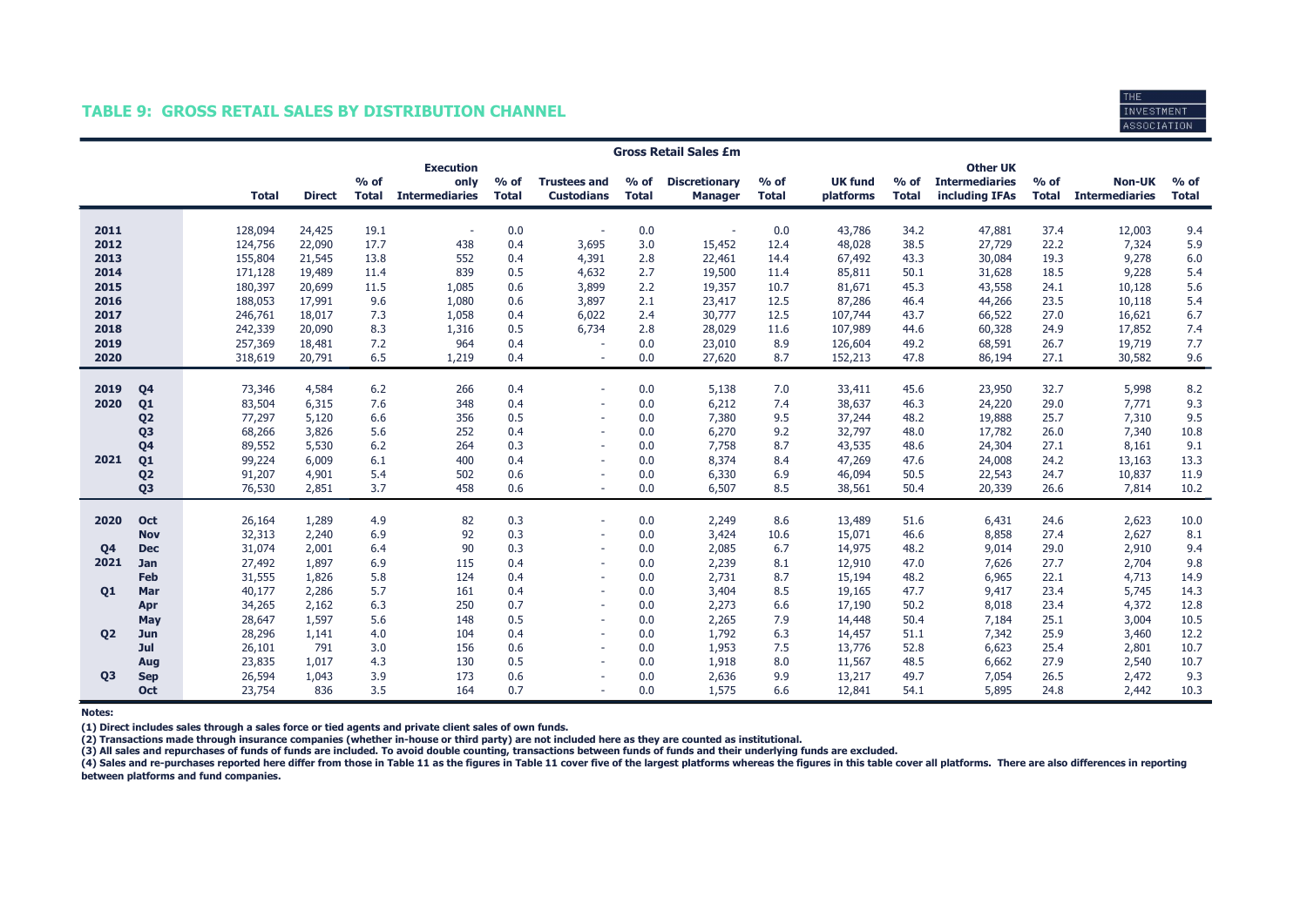## TABLE 10: NET RETAIL SALES BY DISTRIBUTION CHANNEL



|                |                | <b>Net Retail Sales £m</b> |               |                                                |                                          |                                        |                             |                                                            |                                        |  |  |  |
|----------------|----------------|----------------------------|---------------|------------------------------------------------|------------------------------------------|----------------------------------------|-----------------------------|------------------------------------------------------------|----------------------------------------|--|--|--|
|                |                | <b>Total</b>               | <b>Direct</b> | <b>Execution only</b><br><b>intermediaries</b> | <b>Trustees and</b><br><b>Custodians</b> | <b>Discretionary</b><br><b>Manager</b> | <b>UK fund</b><br>platforms | <b>Other UK</b><br><b>Intermediaries</b><br>including IFAs | <b>Non-UK</b><br><b>Intermediaries</b> |  |  |  |
|                |                |                            |               |                                                |                                          |                                        |                             |                                                            |                                        |  |  |  |
|                |                |                            |               |                                                |                                          |                                        |                             |                                                            |                                        |  |  |  |
| 2011           |                | 21,078                     | 3,307         | $\sim$                                         |                                          | $\overline{\phantom{a}}$               | 11,541                      | 6,954                                                      | $-724$                                 |  |  |  |
| 2012           |                | 18,437                     | 273           | 199                                            | 921                                      | 3,742                                  | 11,528                      | 707                                                        | 1,066                                  |  |  |  |
| 2013           |                | 23,507                     | 598           | 79                                             | 558                                      | 3,597                                  | 15,992                      | 1,529                                                      | 1,154                                  |  |  |  |
| 2014           |                | 23,966                     | $-625$        | 107                                            | $-366$                                   | 2,017                                  | 18,770                      | 3,370                                                      | 693                                    |  |  |  |
| 2015           |                | 16,930                     | $-2,146$      | 274                                            | 180                                      | 2,844                                  | 14,825                      | $-752$                                                     | 1,704                                  |  |  |  |
| 2016           |                | 7,208                      | $-3,108$      | $-74$                                          | $-580$                                   | 692                                    | 7,561                       | 3,373                                                      | $-656$                                 |  |  |  |
| 2017           |                | 48,604                     | $-687$        | 29                                             | 1,228                                    | 4,871                                  | 23,746                      | 15,693                                                     | 3,724                                  |  |  |  |
| 2018           |                | 7,697                      | $-2,573$      | $-120$                                         | $-896$                                   | $-581$                                 | 12,889                      | 241                                                        | $-1,263$                               |  |  |  |
| 2019           |                | 9,982                      | $-3,280$      | 119                                            |                                          | $-1,124$                               | 10,851                      | 2,969                                                      | 449                                    |  |  |  |
| 2020           |                | 30,816                     | $-1,194$      | 279                                            | $\sim$                                   | $-1,420$                               | 16,275                      | 15,225                                                     | 1,651                                  |  |  |  |
|                |                |                            |               |                                                |                                          |                                        |                             |                                                            |                                        |  |  |  |
| 2019           | Q <sub>4</sub> | 5,398                      | $-38$         | 63                                             |                                          | $-604$                                 | 3,662                       | 923                                                        | 1,391                                  |  |  |  |
| 2020           | Q <sub>1</sub> | $-2,293$                   | $-1,602$      | 82                                             |                                          | $-2,510$                               | 40                          | 2,275                                                      | $-579$                                 |  |  |  |
|                | Q <sub>2</sub> | 10,792                     | 402           | 61                                             |                                          | 598                                    | 5,568                       | 3,206                                                      | 956                                    |  |  |  |
|                | Q <sub>3</sub> | 5,294                      | $-166$        | 72                                             |                                          | 36                                     | 3,170                       | 2,090                                                      | 92                                     |  |  |  |
|                | Q <sub>4</sub> | 17,024                     | 172           | 64                                             |                                          | 456                                    | 7,497                       | 7,653                                                      | 1,181                                  |  |  |  |
| 2021           | Q1             | 10,168                     | $-1,850$      | 103                                            |                                          | $-2,030$                               | 7,940                       | 2,547                                                      | 3,458                                  |  |  |  |
|                | Q <sub>2</sub> | 14,096                     | $-944$        | 163                                            |                                          | $-601$                                 | 9,539                       | 3,650                                                      | 2,289                                  |  |  |  |
|                | Q <sub>3</sub> | 12,470                     | $-1,711$      | 282                                            |                                          | 586                                    | 6,366                       | 6,245                                                      | 702                                    |  |  |  |
|                |                |                            |               |                                                |                                          |                                        |                             |                                                            |                                        |  |  |  |
| 2020           | Oct            | 2,520                      | $-197$        | 8                                              |                                          | $-4$                                   | 1,444                       | 864                                                        | 406                                    |  |  |  |
|                | <b>Nov</b>     | 8,325                      | 524           | 23                                             |                                          | 1,086                                  | 2,695                       | 3,646                                                      | 350                                    |  |  |  |
| Q <sub>4</sub> | <b>Dec</b>     | 6,178                      | $-155$        | 33                                             |                                          | $-626$                                 | 3,359                       | 3,143                                                      | 424                                    |  |  |  |
| 2021           | Jan            | 3,322                      | 226           | 16                                             |                                          | 75                                     | 2,059                       | 536                                                        | 410                                    |  |  |  |
|                | Feb            | 2,300                      | $-217$        | 15                                             |                                          | $-1,455$                               | 2,210                       | 363                                                        | 1,383                                  |  |  |  |
| 01             | Mar            | 4,546                      | $-1,858$      | 71                                             |                                          | $-651$                                 | 3,671                       | 1,648                                                      | 1,664                                  |  |  |  |
|                | Apr            | 6,200                      | 72            | 138                                            |                                          | $-331$                                 | 4,672                       | 710                                                        | 939                                    |  |  |  |
|                | May            | 3,567                      | $-597$        | $-8$                                           |                                          | 248                                    | 2,471                       | 1,162                                                      | 290                                    |  |  |  |
| 02             | Jun            | 4,329                      | $-419$        | 33                                             |                                          | $-519$                                 | 2,396                       | 1,778                                                      | 1,060                                  |  |  |  |
|                | Jul            | 4,846                      | $-573$        | 106                                            |                                          | 274                                    | 2,906                       | 1,620                                                      | 512                                    |  |  |  |
|                | Aug            | 5,291                      | $-304$        | 64                                             |                                          | $-6$                                   | 2,152                       | 2,804                                                      | 581                                    |  |  |  |
| Q <sub>3</sub> | <b>Sep</b>     | 2,333                      | $-834$        | 112                                            |                                          | 318                                    | 1,307                       | 1,820                                                      | $-391$                                 |  |  |  |
|                | Oct            | 1,733                      | $-250$        | 30                                             |                                          | $-217$                                 | 1,364                       | 671                                                        | 134                                    |  |  |  |

Notes:

(1) Direct includes sales through a sales force or tied agents. Also private client sales of own funds.

(2) Transactions made through insurance companies (whether in-house or third party) are not included here as they are counted as institutional.<br>(3) All sales and repurchases of funds of funds are included. To avoid double

(4) Sales and re-purchases reported here differ from those in Table 11 as the figures in Table 11 cover five of the largest platforms whereas the figures in this table cover all platforms. There are also differences in rep between platforms and fund companies.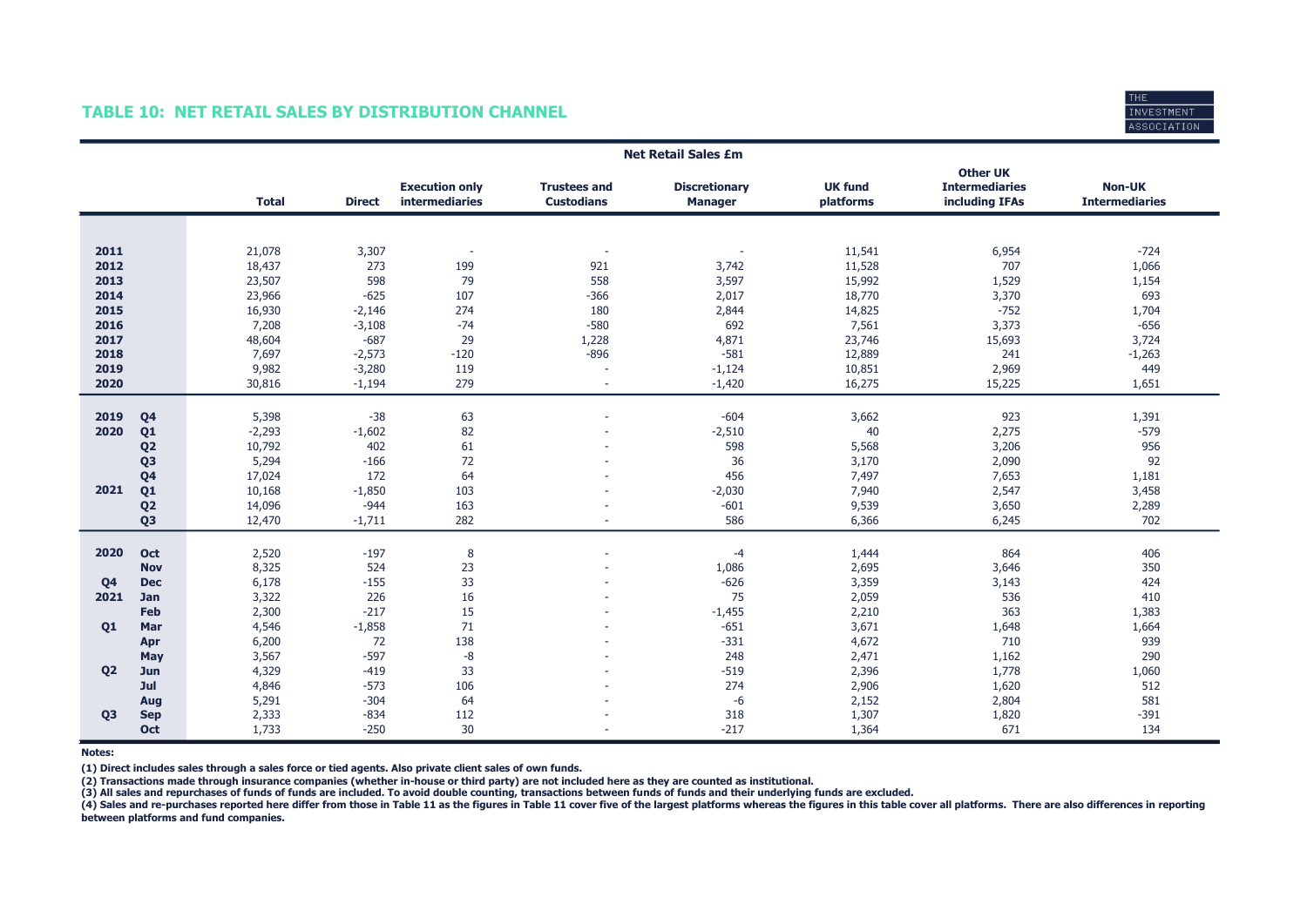| INVESTMENT  |  |
|-------------|--|
| ASSOCIATION |  |

## TABLE 11: FIVE FUND PLATFORMS $^{\rm 1}$  - FUNDS UNDER MANAGEMENT AND NET SALES BY PRODUCT (UK INVESTORS)

|                |                |                    |                  | <b>Funds Under Management by Product £m</b> |                                    |                  | <b>Net Sales by Product £m</b> |                |                                  |                                    |                  |  |  |  |
|----------------|----------------|--------------------|------------------|---------------------------------------------|------------------------------------|------------------|--------------------------------|----------------|----------------------------------|------------------------------------|------------------|--|--|--|
|                |                | <b>Total</b>       | <b>ISAs</b>      | <b>Insurance</b><br><b>Bonds</b>            | <b>Personal</b><br><b>Pensions</b> | <b>Unwrapped</b> | <b>Total</b>                   | <b>ISAs</b>    | <b>Insurance</b><br><b>Bonds</b> | <b>Personal</b><br><b>Pensions</b> | <b>Unwrapped</b> |  |  |  |
| 2011           |                |                    |                  |                                             |                                    |                  |                                |                | 196                              |                                    |                  |  |  |  |
| 2012           |                | 109,041<br>131,746 | 42,256<br>49,135 | 8,396<br>8,623                              | 23,246<br>27,260                   | 35,143<br>46,728 | 7,974<br>7,754                 | 2,757<br>2,194 | 15                               | 1,789<br>2,405                     | 3,231<br>3,141   |  |  |  |
| 2013           |                | 163,614            | 58,713           | 9,241                                       | 33,495                             | 62,164           | 10,893                         | 3,315          | $-137$                           | 2,408                              | 5,307            |  |  |  |
| 2014           |                | 182,752            | 64,555           | 9,348                                       | 39,188                             | 69,661           | 12,283                         | 3,904          | $-60$                            | 3,951                              | 4,488            |  |  |  |
| 2015           |                | 200,151            | 69,778           | 9,226                                       | 45,549                             | 75,599           | 12,872                         | 3,563          | $-15$                            | 5,593                              | 3,731            |  |  |  |
| 2016           |                | 226,466            | 78,008           | 9,759                                       | 55,639                             | 83,059           | 4,281                          | 1,356          | $-236$                           | 4,351                              | $-1,190$         |  |  |  |
| 2017           |                | 260,855            | 88,165           | 10,344                                      | 70,799                             | 91,547           | 15,318                         | 3,466          | $-115$                           | 8,863                              | 3,104            |  |  |  |
| 2018           |                | 255,499            | 82,289           | 8,155                                       | 79,733                             | 85,322           | 9,040                          | 1,568          | $-62$                            | 6,746                              | 789              |  |  |  |
| 2019           |                | 297,545            | 93,485           | 10,189                                      | 99,208                             | 94,663           | 797                            | 14             | 366                              | 4,574                              | $-4,157$         |  |  |  |
| 2020           |                | 316,875            | 97,891           | 9,174                                       | 111,476                            | 98,334           | 6,335                          | 912            | 735                              | 4,749                              | $-62$            |  |  |  |
|                |                |                    |                  |                                             |                                    |                  |                                |                |                                  |                                    |                  |  |  |  |
| 2019           | Q <sub>4</sub> | 297,545            | 93,485           | 10,189                                      | 99,208                             | 94,663           | $-395$                         | $-324$         | 211                              | 1,131                              | $-1,413$         |  |  |  |
| 2020           | Q <sub>1</sub> | 243,650            | 76,724           | 7,518                                       | 79,736                             | 79,671           | $-1,546$                       | $-522$         | $-353$                           | 378                                | $-1,049$         |  |  |  |
|                | Q <sub>2</sub> | 284,072            | 88,336           | 8,399                                       | 94,725                             | 92,613           | 3,406                          | 1,250          | 354                              | 1,715                              | 88               |  |  |  |
|                | Q <sub>3</sub> | 291,944            | 89,812           | 8,502                                       | 100,965                            | 92,665           | 890                            | $-148$         | 142                              | 787                                | 109              |  |  |  |
|                | Q <sub>4</sub> | 316,875            | 97,891           | 9,174                                       | 111,476                            | 98,334           | 3,584                          | 332            | 593                              | 1,870                              | 790              |  |  |  |
| 2021           | Q <sub>1</sub> | 323,443            | 100,305          | 9,300                                       | 114,829                            | 99,009           | 3,269                          | 1,342          | 38                               | 1,577                              | 311              |  |  |  |
|                | Q <sub>2</sub> | 345,487            | 107,621          | 9,796                                       | 122,022                            | 106,048          | 4,106                          | 2,281          | 112                              | 1,338                              | 375              |  |  |  |
|                | Q <sub>3</sub> | 356,044            | 116,588          | 10,294                                      | 120,451                            | 108,711          | 2,467                          | 335            | 104                              | 1,430                              | 598              |  |  |  |
|                |                |                    |                  |                                             |                                    |                  |                                |                |                                  |                                    |                  |  |  |  |
| 2020           | <b>Oct</b>     | 286,911            | 88,095           | 8,396                                       | 99,483                             | 90,937           | 486                            | $-104$         | 152                              | 346                                | 92               |  |  |  |
|                | <b>Nov</b>     | 307,310            | 94,861           | 8,869                                       | 107,808                            | 95,771           | 1,612                          | 179            | 238                              | 780                                | 414              |  |  |  |
| Q <sub>4</sub> | <b>Dec</b>     | 316,875            | 97,891           | 9,174                                       | 111,476                            | 98,334           | 1,486                          | 257            | 202                              | 743                                | 283              |  |  |  |
| 2021           | Jan            | 316,233            | 97,637           | 9,104                                       | 111,787                            | 97,706           | 654                            | 158            | $-28$                            | 314                                | 210              |  |  |  |
|                | Feb            | 318,596            | 98,027           | 9,133                                       | 113,340                            | 98,095           | 936                            | 344            | 22                               | 432                                | 138              |  |  |  |
| Q <sub>1</sub> | Mar            | 323,443            | 100,305          | 9,300                                       | 114,829                            | 99,009           | 1,679                          | 840            | 45                               | 830                                | $-36$            |  |  |  |
|                | Apr            | 338,103            | 105,180          | 9,598                                       | 119,280                            | 104,045          | 2,180                          | 1,434          | 56                               | 715                                | $-25$            |  |  |  |
|                | May            | 339,107            | 105,627          | 9,609                                       | 119,643                            | 104,228          | 1,150                          | 537            | 18                               | 410                                | 185              |  |  |  |
| Q <sub>2</sub> | Jun            | 345,487            | 107,621          | 9,796                                       | 122,022                            | 106,048          | 776                            | 309            | 37                               | 213                                | 216              |  |  |  |
|                | Jul            | 347,327            | 111,648          | 10,204                                      | 118,278                            | 107,197          | 1,312                          | 299            | 56                               | 721                                | 236              |  |  |  |
|                | Aug            | 356,474            | 114,495          | 10,416                                      | 121,432                            | 110,131          | 766                            | 117            | 28                               | 428                                | 193              |  |  |  |
| Q <sub>3</sub> | <b>Sep</b>     | 356,044            | 116,588          | 10,294                                      | 120,451                            | 108,711          | 389                            | $-82$          | 20                               | 282                                | 169              |  |  |  |
|                | <b>Oct</b>     | 357,209            | 117,198          | 8,024                                       | 118,504                            | 113,482          | 458                            | $-41$          | 48                               | 396                                | 55               |  |  |  |

Notes:

(1) Figures are based on information provided to the Investment Association by five fund platforms - AEGON, Fidelity, Hargreaves Lansdown, Quilter and Transact. These five platforms accounted for 72% of fund manager gross sales through all fund platforms in 2014. Figures for Hargreaves Lansdown for July to October 2021 are the Investment Association estimates.

(2) Figures are for Authorised Investment Funds including include Funds of Funds. Investment trusts and ETFs are not included.

(3) Figures in this table include a small number of funds - estimated at 7.9% of platform funds under administration at end October 2021 - not included in IA fund statistics because no data is received from fund companies.

(4) Figures for 2008 and 2009 include some Investment Association estimates where full figures were not available for all participating platforms.

(5) Data is presented on a UK domicile basis.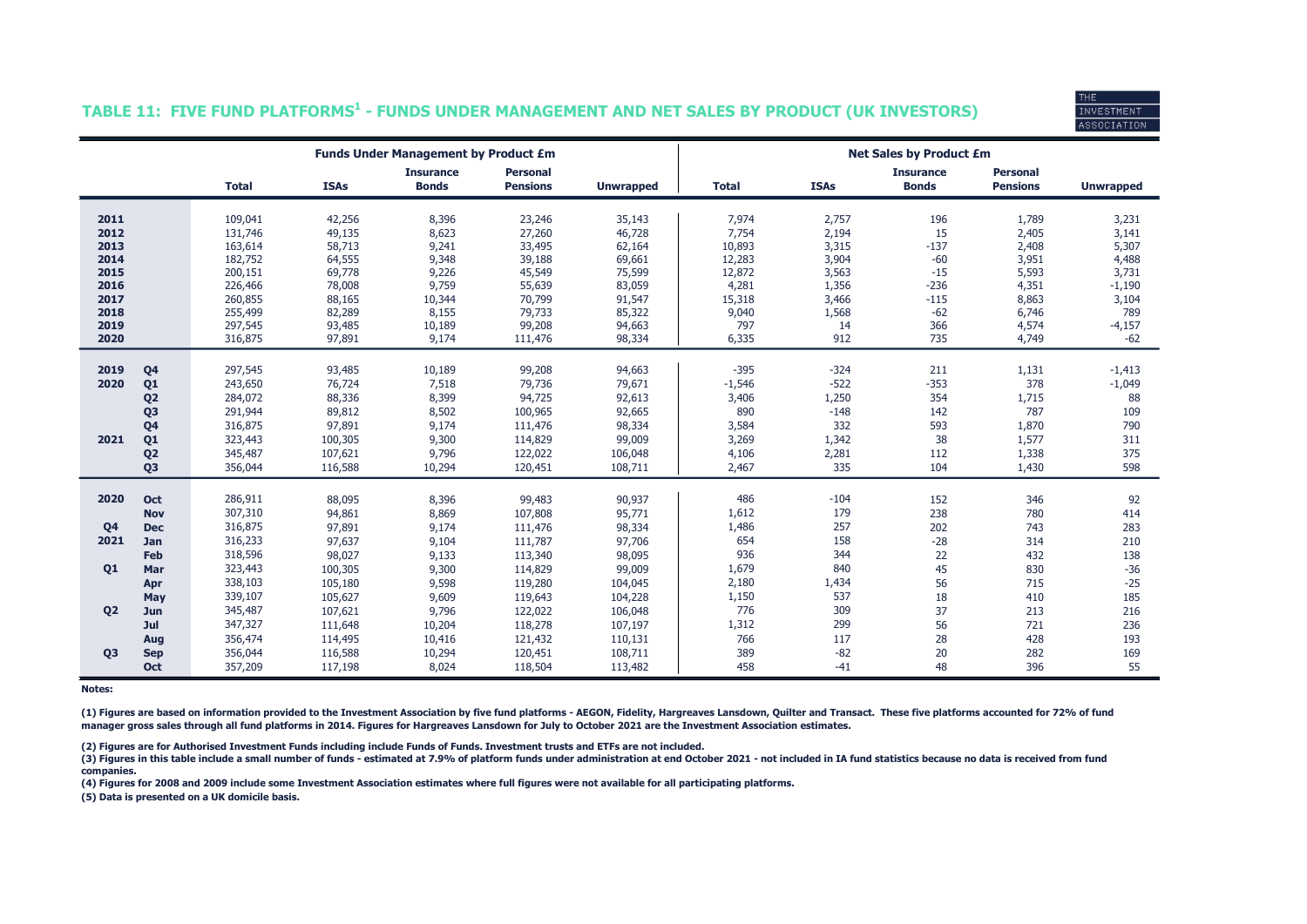## TABLE 12: ISA FUNDS UNDER MANAGEMENT AND NET SALES



|                                                                                                                                                                                          |                                                                                                                                  |                                                                                                  | <b>Funds Under Management at End of Period £m</b>                                                     |                                                                           | <b>Net Sales During Period £m</b>                                                         |                                                                         |                                                                                                 |  |
|------------------------------------------------------------------------------------------------------------------------------------------------------------------------------------------|----------------------------------------------------------------------------------------------------------------------------------|--------------------------------------------------------------------------------------------------|-------------------------------------------------------------------------------------------------------|---------------------------------------------------------------------------|-------------------------------------------------------------------------------------------|-------------------------------------------------------------------------|-------------------------------------------------------------------------------------------------|--|
|                                                                                                                                                                                          |                                                                                                                                  | <b>Fund Companies</b> <sup>1</sup>                                                               | Five Fund Platforms <sup>2</sup>                                                                      | <b>Total market based on</b><br>HMRC data <sup>3</sup>                    | <b>Fund Companies</b> <sup>1</sup>                                                        | Five Fund Platforms <sup>2</sup>                                        | <b>Total of Fund Companies</b><br>and Five Fund Platforms                                       |  |
| 2011<br>2012/13 Tax Year<br>2013/14 Tax Year<br>2014/15 Tax Year<br>2015/16 Tax Year<br>2016/17 Tax Year<br>2017/18 Tax Year<br>2018/19 Tax Year<br>2019/20 Tax Year<br>2020/21 Tax Year |                                                                                                                                  | 63,879<br>69,462<br>72,818<br>75,319<br>67,626<br>69,229<br>70,645                               | 45,224<br>53,181<br>60,452<br>69,062<br>69,388<br>81,086<br>85,195                                    | 142,359<br>168,228<br>180,698<br>179,575<br>200,237<br>237,718<br>252,350 | $-4$<br>$-1,080$<br>$-1,317$<br>$-1,221$<br>$-1,576$<br>$-3,157$<br>$-2,142$              | 2,366<br>2,335<br>3,490<br>3,779<br>3,099<br>1,827<br>3,458             | 2,362<br>1,255<br>2,173<br>2,558<br>1,522<br>$-1,330$<br>1,316<br>$-1,760$<br>$-3,015$<br>1,641 |  |
| 2019<br>2020<br>2021                                                                                                                                                                     | Q <sub>4</sub><br>Q <sub>1</sub><br>Q <sub>2</sub><br>Q <sub>3</sub><br>Q <sub>4</sub><br>Q1<br>Q <sub>2</sub><br>Q <sub>3</sub> | 75,684<br>61,376<br>69,707<br>69,475<br>75,134<br>76,894<br>81,202<br>78,300                     | 93,485<br>76,724<br>88,336<br>89,812<br>97,891<br>100,305<br>107,621<br>116,588                       |                                                                           | $-567$<br>$-662$<br>$-38$<br>$-447$<br>$-392$<br>$-258$<br>$-229$<br>$-343$               | $-324$<br>$-522$<br>1,250<br>$-148$<br>332<br>1,342<br>2,281<br>335     | $-892$<br>$-1,184$<br>1,212<br>$-595$<br>$-60$<br>1,084<br>2,052<br>-8                          |  |
| 2020<br>Q <sub>4</sub><br>2021<br>Q <sub>1</sub><br>Q <sub>2</sub>                                                                                                                       | Oct<br><b>Nov</b><br><b>Dec</b><br>Jan<br>Feb<br>Mar<br>Apr<br>May<br>Jun<br>Jul                                                 | 67,922<br>73,549<br>75,134<br>74,594<br>74,959<br>76,894<br>80,079<br>80,434<br>81,202<br>81,236 | 88,095<br>94,861<br>97,891<br>97,637<br>98,027<br>100,305<br>105,180<br>105,627<br>107,621<br>111,648 |                                                                           | $-159$<br>$-138$<br>$-96$<br>$-109$<br>$-107$<br>$-42$<br>10<br>$-76$<br>$-163$<br>$-104$ | $-104$<br>179<br>257<br>158<br>344<br>840<br>1,434<br>537<br>309<br>299 | $-263$<br>41<br>162<br>49<br>238<br>798<br>1,444<br>461<br>146<br>195                           |  |
| Q <sub>3</sub>                                                                                                                                                                           | Aug<br><b>Sep</b><br>Oct                                                                                                         | 82,931<br>78,300<br>78,195                                                                       | 114,495<br>116,588<br>117,198                                                                         |                                                                           | $-117$<br>$-122$<br>$-106$                                                                | 117<br>$-82$<br>$-41$                                                   | $\mathbf{1}$<br>$-204$<br>$-146$                                                                |  |

Notes:

(1) Funds under management figures for fund companies and fund platforms for the end of the tax year include a market value adjustment from 31st March to 5th April.

(2) Figures are based on information the five fund platforms that provide data to the Investment Association. These are AEGON, Fidelity, Hargreaves Lansdown, Quilter and Transact. These five platforms accounted for 72% of gross sales through all fund platforms in 2014. Figures for Hargreaves Lansdown for July to October 2021 are IA estimates.

(3) Figures are HMRC statistics for stock and share ISAs invested in funds at the end of each tax year.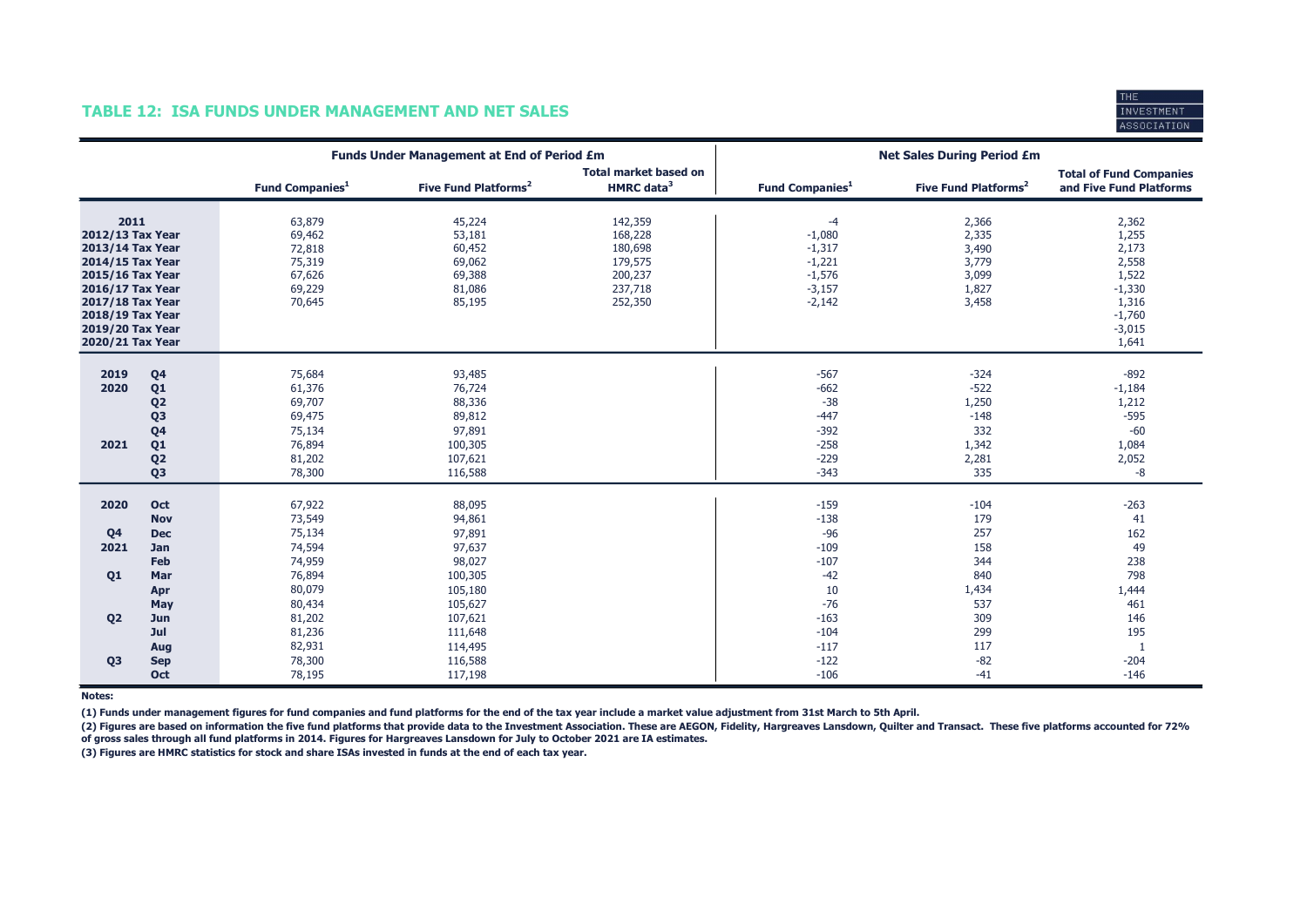## TABLE 13: FUND OF FUNDS - FUNDS UNDER MANAGEMENT AND NET RETAIL SALES



|                |                | <b>Funds Under Management at End of Period £m</b> |                               |                                      |                           |                                      |                           | <b>Net Retail Sales During Period £m</b> |                                      |                                      |
|----------------|----------------|---------------------------------------------------|-------------------------------|--------------------------------------|---------------------------|--------------------------------------|---------------------------|------------------------------------------|--------------------------------------|--------------------------------------|
|                |                | <b>Total FOFs</b>                                 | % of Industry<br><b>Total</b> | <b>Invested</b><br><b>Internally</b> | % of Total<br><b>FOFs</b> | <b>Invested</b><br><b>Externally</b> | % of Total<br><b>FOFs</b> | <b>Total FOFs</b>                        | <b>Invested</b><br><b>Internally</b> | <b>Invested</b><br><b>Externally</b> |
| 2011           |                |                                                   | 10.9                          |                                      | 49.9                      |                                      |                           |                                          |                                      |                                      |
| 2012           |                | 62,848<br>74,895                                  | 10.6                          | 31,382<br>38,519                     | 51.4                      | 31,466<br>36,376                     | 50.1<br>48.6              | 6,129<br>4,311                           | 2,812<br>2,441                       | 3,317<br>1,870                       |
| 2013           |                | 87,952                                            | 10.7                          | 45,091                               | 51.3                      | 42,861                               | 48.7                      | 4,243                                    | 1,417                                | 2,826                                |
| 2014           |                | 97,788                                            | 11.0                          | 50,180                               | 51.3                      | 47,608                               | 48.7                      | 2,938                                    | 724                                  | 2,214                                |
| 2015           |                | 107,683                                           | 11.6                          | 54,503                               | 50.6                      | 53,180                               | 49.4                      | 4,935                                    | 1,994                                | 2,941                                |
| 2016           |                | 126,863                                           | 11.9                          | 65,999                               | 52.0                      | 60,864                               | 48.0                      | 2,993                                    | 2,426                                | 567                                  |
| 2017           |                | 152,591                                           | 12.4                          | 79,898                               | 52.4                      | 72,693                               | 47.6                      | 9,838                                    | 5,217                                | 4,622                                |
| 2018           |                | 147,701                                           | 12.8                          | 74,774                               | 50.6                      | 72,927                               | 49.4                      | 5,918                                    | 3,040                                | 2,878                                |
| 2019           |                | 169,219                                           | 12.8                          | 85,307                               | 50.4                      | 83,912                               | 49.6                      | 6,299                                    | 5,673                                | 625                                  |
| 2020           |                | 180,107                                           | 12.5                          | 94,036                               | 52.2                      | 86,071                               | 47.8                      | 5,377                                    | 6,264                                | $-888$                               |
|                |                |                                                   |                               |                                      |                           |                                      |                           |                                          |                                      |                                      |
| 2019           | Q <sub>4</sub> | 169,219                                           | 12.8                          | 85,307                               | 50.4                      | 83,912                               | 49.6                      | 2,607                                    | 2,436                                | 171                                  |
| 2020           | Q <sub>1</sub> | 148,067                                           | 13.0                          | 76,627                               | 51.8                      | 71,440                               | 48.2                      | 1,063                                    | 1,068                                | $-5$                                 |
|                | Q <sub>2</sub> | 164,474                                           | 12.7                          | 84,915                               | 51.6                      | 79,559                               | 48.4                      | 1,554                                    | 1,466                                | 88                                   |
|                | Q <sub>3</sub> | 166,936                                           | 12.6                          | 87,475                               | 52.4                      | 79,462                               | 47.6                      | 836                                      | 1,452                                | $-615$                               |
|                | Q <sub>4</sub> | 180,107                                           | 12.5                          | 94,036                               | 52.2                      | 86,071                               | 47.8                      | 1,923                                    | 2,280                                | $-356$                               |
| 2021           | Q <sub>1</sub> | 180,271                                           | 12.3                          | 92,754                               | 51.5                      | 87,518                               | 48.5                      | 2,876                                    | 2,305                                | 571                                  |
|                | Q <sub>2</sub> | 189,540                                           | 12.4                          | 97,866                               | 51.6                      | 91,674                               | 48.4                      | 2,917                                    | 2,381                                | 536                                  |
|                | Q <sub>3</sub> | 191,196                                           | 12.3                          | 99,072                               | 51.8                      | 92,124                               | 48.2                      | 1,380                                    | 1,219                                | 161                                  |
|                |                |                                                   |                               |                                      |                           |                                      |                           |                                          |                                      |                                      |
| 2020           | Oct            | 165,010                                           | 12.7                          | 86,885                               | 52.7                      | 78,126                               | 47.3                      | 332                                      | 603                                  | $-271$                               |
|                | <b>Nov</b>     | 174,422                                           | 12.4                          | 91,471                               | 52.4                      | 82,951                               | 47.6                      | 766                                      | 778                                  | $-11$                                |
| Q <sub>4</sub> | <b>Dec</b>     | 180,107                                           | 12.5                          | 94,036                               | 52.2                      | 86,071                               | 47.8                      | 825                                      | 899                                  | $-74$                                |
| 2021           | Jan            | 179,915                                           | 12.5                          | 93,875                               | 52.2                      | 86,040                               | 47.8                      | 1,006                                    | 548                                  | 458                                  |
|                | Feb            | 179,923                                           | 12.5                          | 93,540                               | 52.0                      | 86,384                               | 48.0                      | 634                                      | 587                                  | 48                                   |
| 01             | Mar            | 180,271                                           | 12.3                          | 92,754                               | 51.5                      | 87,518                               | 48.5                      | 1,235                                    | 1,171                                | 65                                   |
|                | Apr            | 185,639                                           | 12.3                          | 95,453                               | 51.4                      | 90,186                               | 48.6                      | 1,220                                    | 919                                  | 301                                  |
|                | May            | 185,819                                           | 12.3                          | 95,651                               | 51.5                      | 90,168                               | 48.5                      | 820                                      | 655                                  | 165                                  |
| <b>Q2</b>      | Jun            | 189,540                                           | 12.4                          | 97,866                               | 51.6                      | 91,674                               | 48.4                      | 877                                      | 808                                  | 70                                   |
|                | Jul            | 190,481                                           | 12.4                          | 98,751                               | 51.8                      | 91,730                               | 48.2                      | 691                                      | 597                                  | 94                                   |
|                | Aug            | 193,826                                           | 12.3                          | 100,972                              | 52.1                      | 92,855                               | 47.9                      | 626                                      | 556                                  | 70                                   |
| Q <sub>3</sub> | <b>Sep</b>     | 191,196                                           | 12.3                          | 99,072                               | 51.8                      | 92,124                               | 48.2                      | 63                                       | 66                                   | $-3$                                 |
|                | Oct            | 192,807                                           | 12.3                          | 100,474                              | 52.1                      | 92,334                               | 47.9                      | 431                                      | 463                                  | $-33$                                |

Notes:

(1) Each month small revisions to figures may have been made since the previous press release. This reflects additional information received.<br>(2) Invested internally and invested externally distinguishes between funds of f